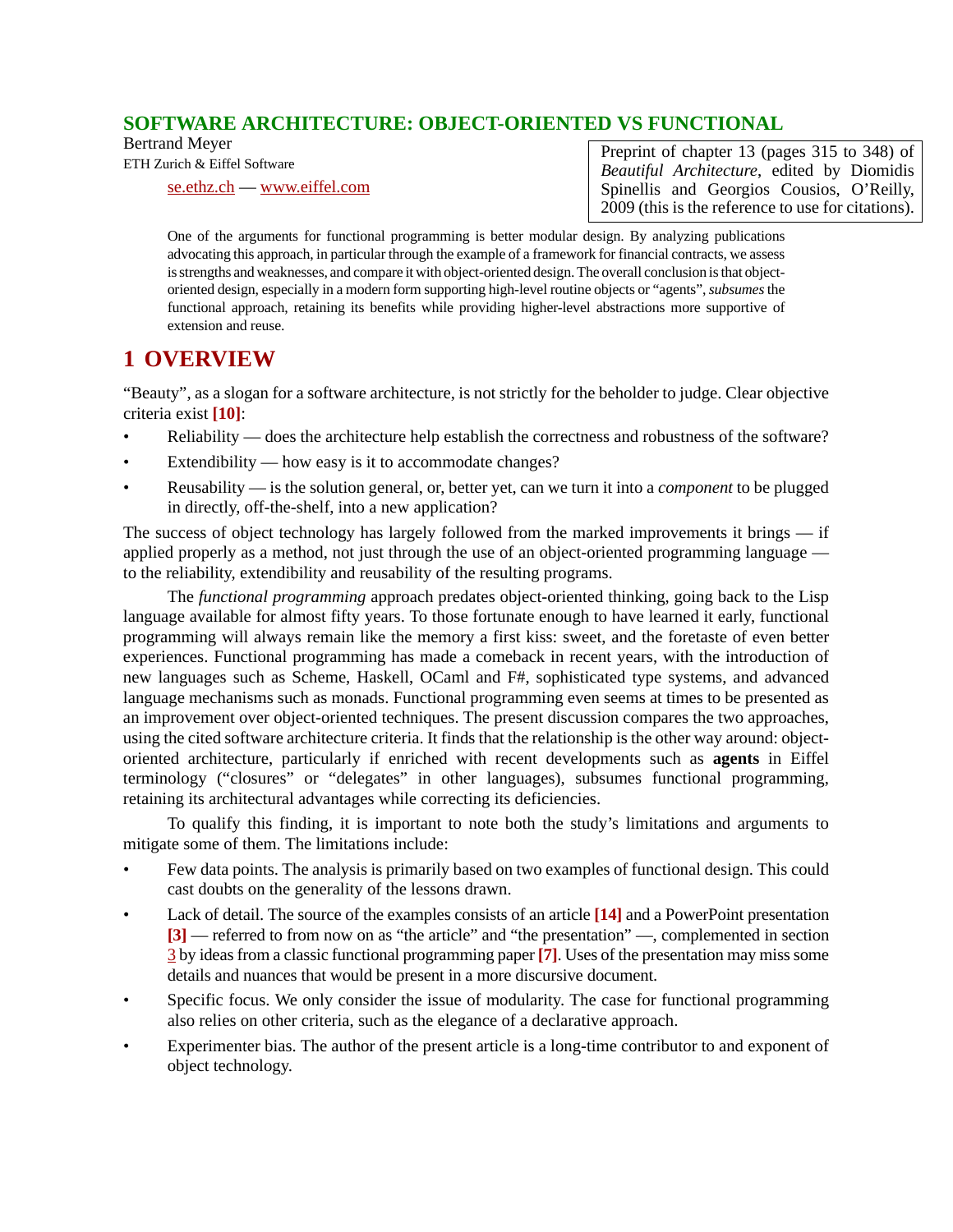The following observations counterbalance some of this possible criticism:

- The functional examples come from industrial practice; specifically, a company whose business appears to rest on the application of functional programming techniques. The principal example — specifying sophisticated financial instruments — addresses complex problems faced by the financial industry, which current tools do not address well according to the presentation's author, an expert in that industry. This suggests that it is representative of the state of the art. (The first example — specifying puddings — is academic, intended only as a pedagogical stepping stone.)
- One of the authors of the article (S. Peyton-Jones), also acknowledged in the presentation as coauthor of the underlying theoretical work, is the lead designer of the Haskell language and one of the most notable figures in functional programming, bringing considerable credibility. The paper used as subsidiary example in section  $\frac{3}{2}$  $\frac{3}{2}$  $\frac{3}{2}$  has been extremely influential and was written by another leading member of the functional programming community (J. Hughes).
- In spite of the reservations expressed below, the solutions described in these documents are elegant and clearly the result of considerable reflection.
- The examples do not exercise the notion of changeable *state*, which would favor an imperative object-oriented programming style.

We must also note that mechanisms such as agents, which provide essential ingredients of the full objectoriented solution, were openly inspired by functional programming ideas. So the conclusion will not be a dismissal of the functional school's contribution, simply the observation that the object-oriented style is more suited for defining the overall architecture of reliable, extendible and reusable software, while the building blocks may involve a combination of O-O and functional techniques.

Further observations about the following discussion:

- Object technology as used here takes the form of Eiffel. We have not attempted to analyze what remains if one *removes* mechanisms such as multiple inheritance (absent in Java and C#), genericity (absent in older versions of these languages), contracts (absent outside of Eifffel except in JML and Spec#), agent-style facilities (absent in Java); or if one *adds* mechanisms such as overloading and static functions, which threaten the power and simplicity of the O-O edifice.
- The discussion is about architecture and design. In spite of its name, functional programming is (like object technology) relevant to these tasks and not just to "programming" in the restricted sense of implementation. The Eiffel approach explicitly introduces a continuum from specification to design and implementation through the concept of seamless development. Implementation-oriented properties of either approach, while important in practice, will not be considered in any detail.
- Also relevant in practice are issues of expressiveness and notation. They are taken into account to the extent that they affect the key criteria of architecture and design. For the most part, however, the discussion considers semantics rather than syntax.

Two more preliminary notes. First, terminology: by default the term "contract" refers to financial contracts, relevant to the application domain of the article and presentation, and not to be confused with the software notion of Design by Contract (the idea **[\[10\]](#page-27-0)** of including elements of specification such as preconditions, postconditions, invariants). In case of possible ambiguity the terms will be *financial contracts* and *software contracts*.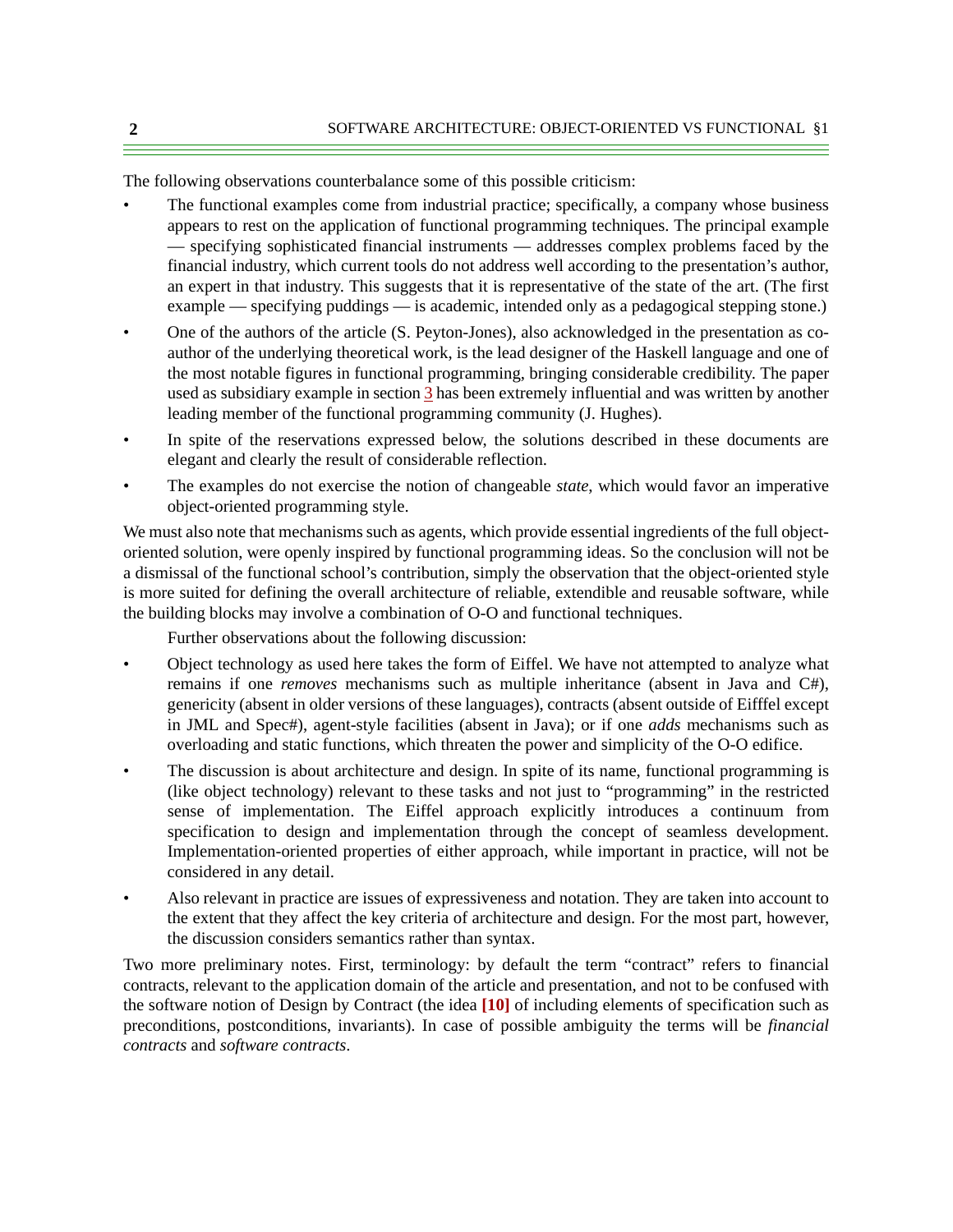Second, semi-apology: when the discussion moves to O-O territory in its second half, it includes more references to and repetitions from the author's previous publications than discretion would command. The reason is that the wide spread of object technology has been accompanied by the loss of some of its more subtle but (in our opinion) critical principles, such as command-query separation [\(3.5\)](#page-10-0); this makes some brief reminders necessary. For the full rationale behind these ideas, see the cited references.

# **2 THE FUNCTIONAL EXAMPLES**

The overall goal of the article and presentation is to propose a convenient mechanism for describing and handling financial contracts, especially modern financial instruments that can be very complicated, as in this example from the presentation (in whose numerical values one can hear the nostalgic echo of a time when major currencies enjoyed a different relationship):

> "Against the promise to pay USD 2.00 on December 27 (the price of the option), the holder has the right, on December 4, to choose between: • Receiving USD 1.95 on December 29, or • Having the right, on December 11, to choose between - Receiving EUR 2.20 on December 28, or - Having the right, on December 18, to choose between - Receiving GBP 1.20 on December 30, or - Paying immediately one more EUR and receiving EUR 3.20 on December 29"

(Throughout this section, extracts in quotes are direct citations from the presentation or the article. Elements not in quotes are our interpretations and comments.)

As a pedagogical device to illustrate the issues, the presentation starts out with a toy example: *puddings* rather than contracts. From the precise description of a pudding, it should be possible to "compute the sugar content", "estimate the time to make" the pudding, obtain "instructions to make it". A "bad approach" would be to:

- "List all puddings (Trifle, lemon upside down pudding, Dutch apple cake, Christmas pudding)
- For each pudding, write down sugar content, time to make, instructions, etc."

Although the presentation does not state why the approach is bad, we can easily surmise the reasons: as a collection of ad hoc descriptions, it has no reusability, since it does not take advantage of the property that different kinds of pudding may share the same basic parts; it has no extendibility, since any modification of a pudding part will require reworking all the puddings that rely on that part.

The pudding is a metaphor for the examples of real interest, contracts, but since it is easily understandable without specialized knowledge domain we continue with it. A "good approach" is to:

- "Define a small set of 'pudding combinators'.
- Define all puddings in terms of these combinators.
- Calculate sugar content from these combinators too."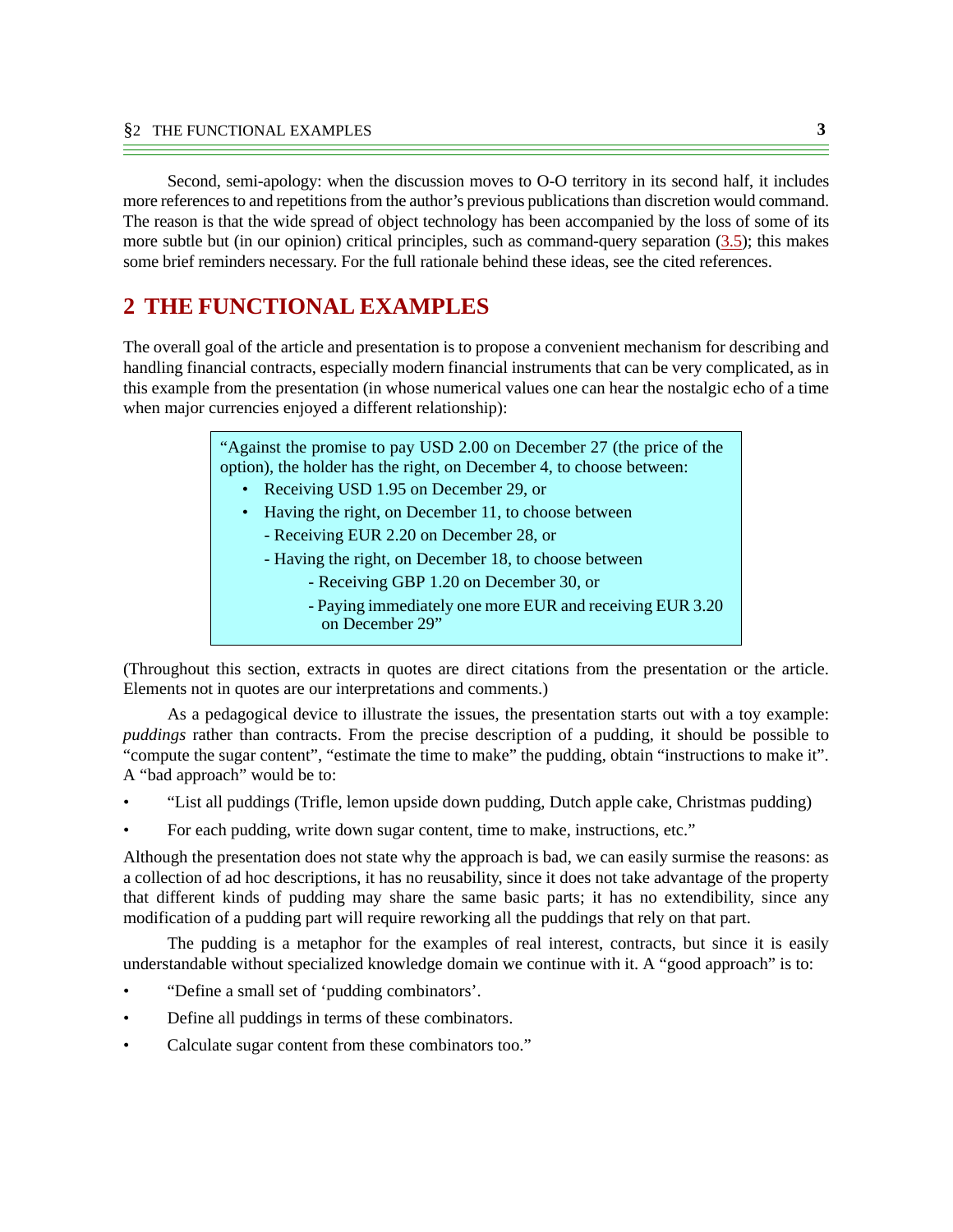

The following tree, from the presentation, illustrates what the combinators may be:

(We share the reader's alarm at the unappetizing nature of the examples, especially coming from a Parisbased author. The sympathetic explanation is that the presentation was directed to a foreign audience of which it assumed, along with unfamiliarity with the metric system, barbaric culinary habits. The present discussion relies on the assumption that bad taste in desserts is not a sufficient predictor of bad taste in language and architecture paradigms.)

The non-leaf nodes of the tree represent combinators, applied to the subtrees. For example "Take" is a combinator that assumes two arguments, a pudding part ("Cream" on the left, "Oranges" on the right) and a quantity ("1 pint" and "6"); the result of the application, represented by the tree node, is a pudding part or a pudding made of the given quantity of the given part.

It is also possible to write out such a structure textually, using a mini-"domain-specific language" (DSL) "for describing puddings":

```
"salad = on_top_of topping main_part" -- Changed from "OnTopOf" for consistency
"topping = whipped (take pint cream)
main_part = mixture apple_part orange_part
apple_part = chopped (take 3 apple)
orange_part = optional (take 6 oranges)"
```
(Boldface added for operators.) This uses an anonymous but typical — the proper term might be *vanilla* — variant of functional programming notation, where function application is simply written as function args, for example plus a b for the application of plus to a and b, and parentheses serve only for grouping.

With this basis, it becomes a piece of cake to define an operation such as sugar content by case analysis on the combinators (similar to defining a mathematical function on recursively defined objects by using a definition that follows the same recursive structure):

```
"S (on top of p1 p2) = S (p1) + S (p2)S (whipped p) = S (p)<br>S (take q i) = q * S
       (\textbf{take } q \text{ i}) = q * S(\text{i})etc."
```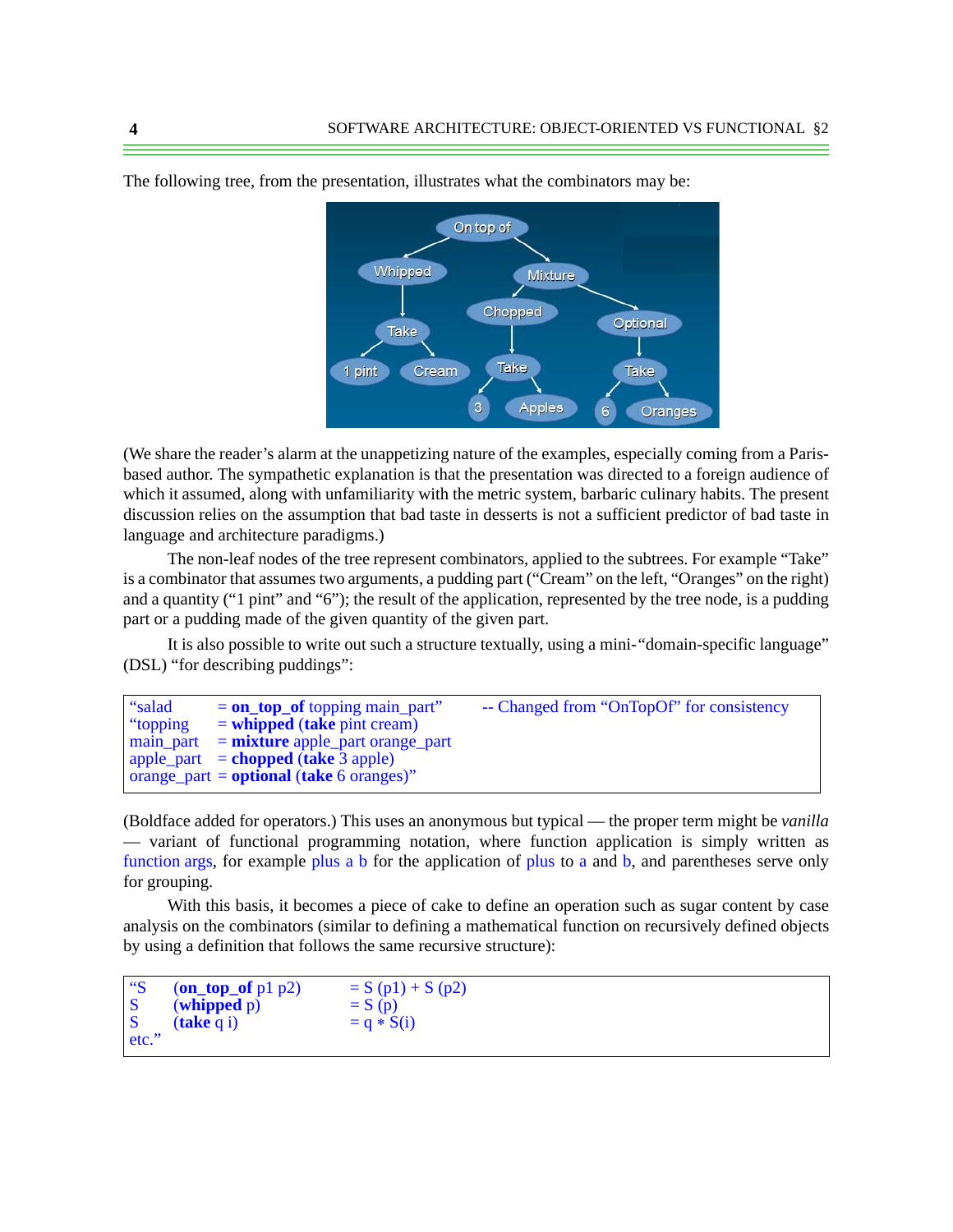Not clear (to us) from the "etc." is how operators such as S deal with the **optional** combinator; there has to be some way of specifying whether a particular concoction has the optional part or not. This issue aside, the approach brings the benefits that the presentation claims for it:

- "When we define a new recipe, we can calculate its sugar content with no further work.
- Only if we add new combinators or new ingredients would we need to enhance S."

The real goal is of course not pudding but contracts. Here the presentation contains a sketch of the approach but the article is more detailed. It relies on the same ideas, applied to a more interesting set of elements, combinators and operations.

The *elements* are financial contracts, dates, observables (such as a certain exchange rate on a certain date). Examples of basic contracts include **zero** (can be acquired at any time, no rights, no obligations) and **one** (c) for a currency c (immediately pays the holder one unit of c).

Examples of *combinators* on contracts include: **or**, such that acquiring the contract (**or** c1 c2) means acquiring either of c1 and c2, and expiring when both have expired; **anytime**, such that (**anytime** c) can be acquired at any time before the expiration of c, and expiring whenever c expires; **truncate**, such that (**truncate** t c) is like c except that it expires at the earlier of t and the expiry of t; and **get**, so that acquiring (**get** c) means acquiring c at its expiry date. The paper lists about a dozen such basic combinators on contracts, and others on observables and dates. They make it possible to define advanced financial instruments such as a "European option" in a simple way:

**european** t u  $=$  **get** (**truncate** t (**or** u **zero**))

*Operations* include the expiry date of a contract and — the most important practical benefit expected from all this modeling effort — its value process, a time-indexed sequence of expected values. As with the sugar content of a pudding, the functions are defined by case analysis on the basic constructors. Here are the cases involving the preceding basic elements and combinators for the operation H, which denotes the expiry date or "horizon"

```
H (zero) = \infty -- Where \infty is a special value with the expected properties
H (or c1 c2) = max (H (c1), H (c2)
H (anytime c) = H(c)H (truncate t c) = min (t, H (c)
H (get c) = H (c)
```
The rules yielding value processes follow a similar structure, although the right-hand sides are more sophisticated, involving financial and numerical computations.

# <span id="page-4-0"></span>**3 ASSESSING THE MODULARITY OF FUNCTIONAL SOLUTIONS**

The preceding presentation, while leaving aside many contributions of the presentation and especially the article, suffices as a basis for discussing architectural features of the functional approach and comparing them with the O-O view. We will freely alternate between the pudding example (which makes the ideas immediately understandable) and financial contracts (representative of real applications).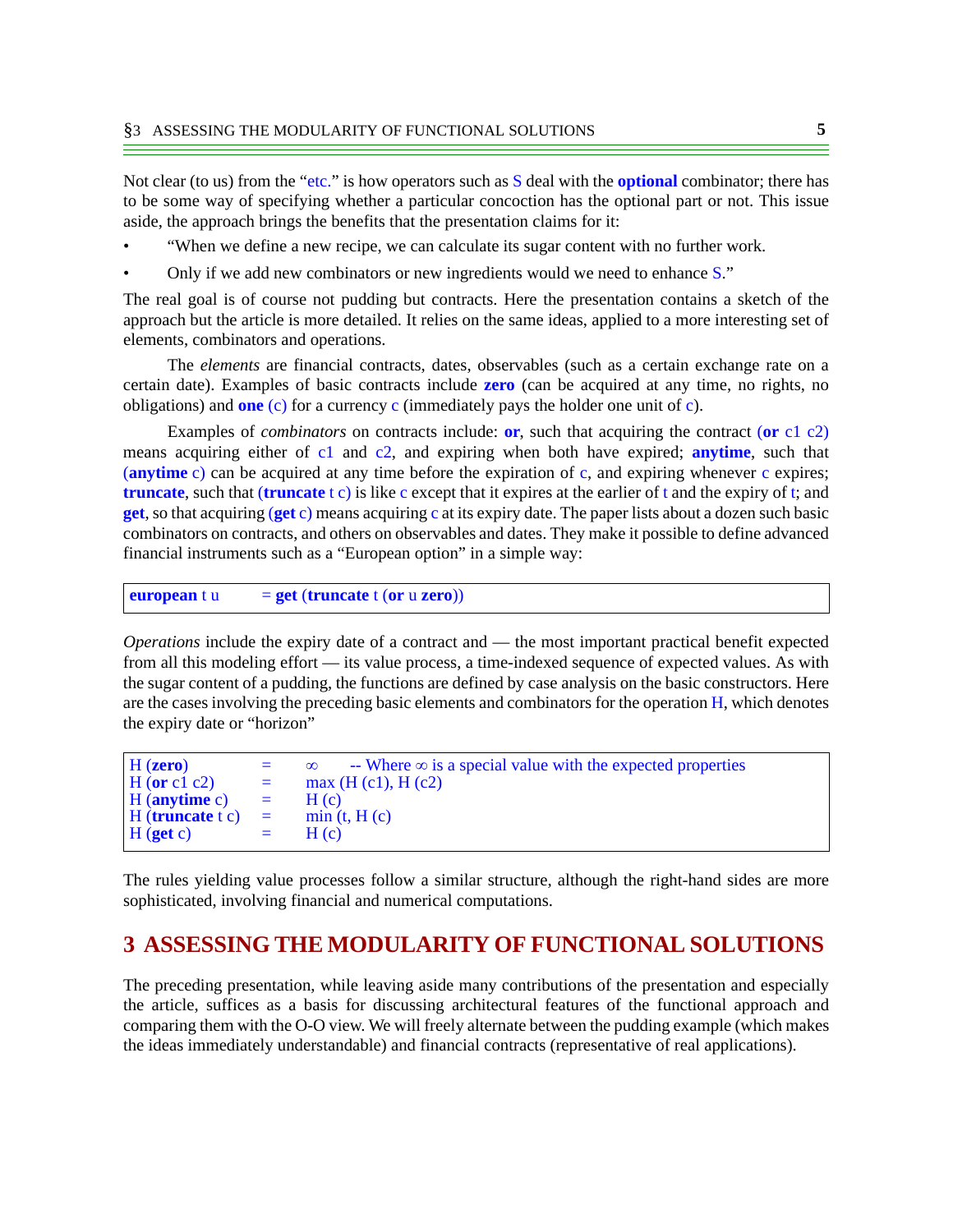# **3.1 Extendibility criteria**

As pointed out by the presentation, the immediate architectural benefit is that it is easy to add a new combinator: "When we define a new recipe, we can calculate its sugar content with no further work". This property, however, is hardly a consequence of using a functional programming approach. The insight was to introduce the notion of combinator, which creates pudding and pudding parts — or contracts — from components that can either be atomic or themselves result from applying combinators to more elementary components.

The article and presentation suggest that this is a new idea for financial contracts. If so, the insights should be beneficial to financial software. But as a general software design idea they are not new. Transposed to the area of GUI design, the "bad approach" rejected at the beginning of the presentation (list all pudding types, for each of them compute sugar content etc.) would mean devising every screen of an interactive application in its own specific way and writing the corresponding operations — display, move, resize, hide — separately in each case. No one ever does this. Any GUI design environment provides atomic elements, such as buttons and menu entries, and operations to combine them recursively into windows, menus and other containers to make up a complete interface. Just as the pudding combinators define the sugar content and calorie count of a pudding from those of its ingredients, and contract combinators define the horizon and value sequence of a complex contract from those of its constituents, the display, move, resize and hide operations on a composite figure apply these operations recursively on the components. The EiffelVision library **[\[8\]](#page-27-4)** is an example application of this compositional approach, systematic but hardly unique. The article's contribution here is to apply the approach to a new application area, financial contracts. The approach itself, however, does not assume functional programming; any framework with a routine mechanism and recursion will do.

Interesting modularity issues arise not when existing combinators are applied to components of existing types, but when the combinators and component types change. The presentation indeed states: "Only if we add new combinators or new ingredients would we need to enhance S" (the sugar combinator). The interesting question is how disruptive such changes will be to the architecture.

The set of relevant changes is actually larger than suggested:

- Along with changes in *atomic types* and *combinators* we should consider changes in *operations*: adding a calorie count function for puddings, a delay operation for contracts, a rotate operation for graphical objects.
- Besides such additions we should include *changes* and *removal*, although for simplicity this discussion will continue to consider additions only.

#### **3.2 Assessing the functional approach**

<span id="page-5-0"></span>The structure of the programs as given is simple: a set of definitions of the form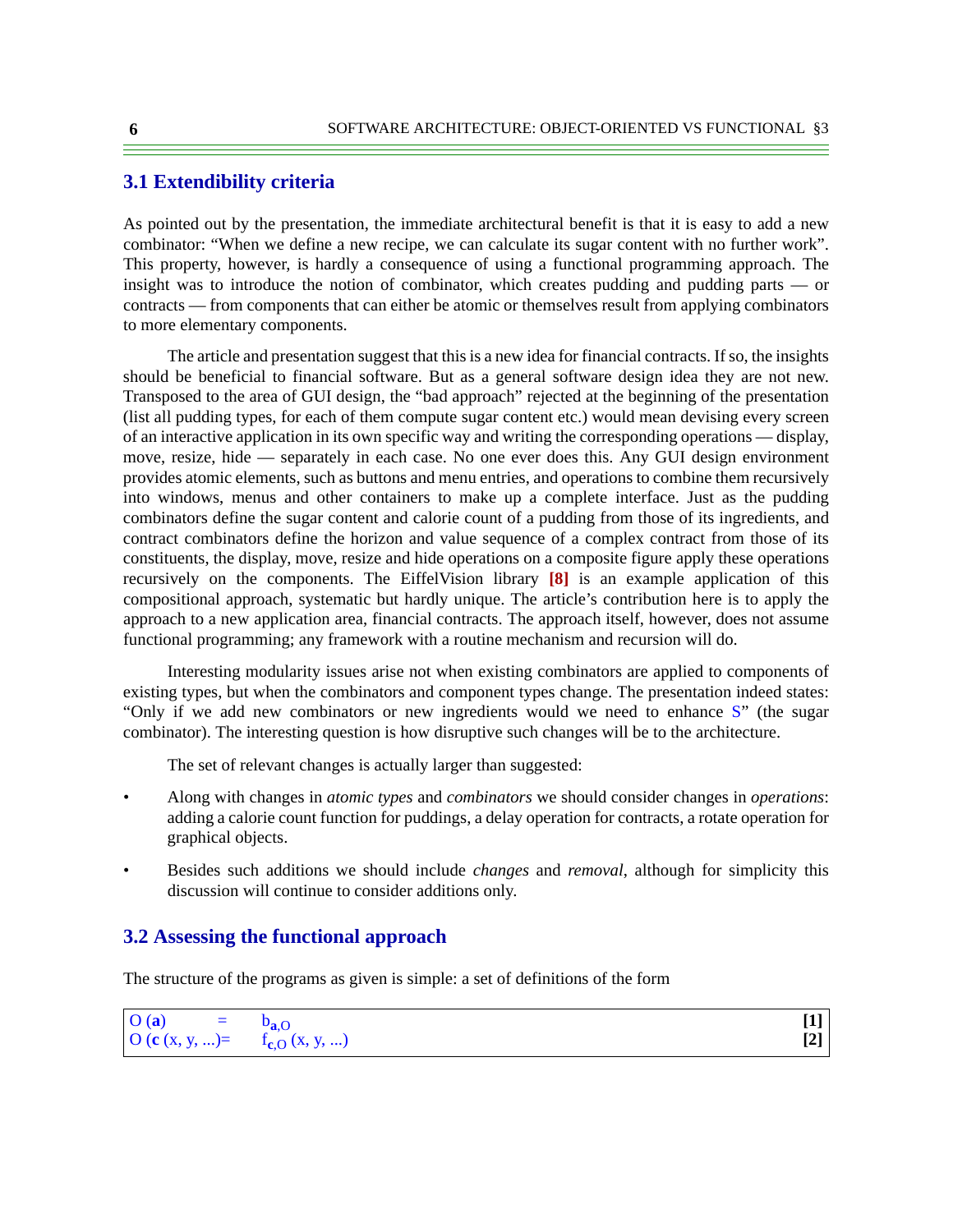for every operation O, atomic type **a** and basic combinator **c**; the right-hand sides involve appropriate constants b and functions f. Again for simplicity, we may view the atomic types such as **a** as 0-ary combinators, so that we only need to consider form **[\[2\]](#page-5-0)**. With *t* basic combinators and *f* operations, we need  $t \times f$  definitions.

Regardless of the approach, these  $t \times f$  elements will have to be accommodated. The architectural problem is how we group them into modules to facilitate extension and reuse. This issue is not discussed in the article and presentation. Of course the matter is not critical for small *t* and *f*; then all the definitions can be packed into a single module. This takes care of extendibility in a simple way:

- To add a basic combinator c, add *f* definitions of the above form, one for each existing operation.
- To add an operation O, add *t* definitions, one for each existing combinator.

This approach does not scale well: for larger developments, it will be necessary to divide the system into modules; the extendibility problem then becomes how to make sure that such modifications affect as few modules as possible.

Even with fairly small *t* and *f*, the one-module solution does not support reusability: if another program only needs a subset of the operations and combinators, it would suffer the usual dilemma of primitive modularization techniques:

- Charybdis: copy-paste the relevant parts, but then risk forgetting to update the derived modules when something changes in the original (possibly for such prosaic reasons as a bug fix).
- Scylla: use a module inclusion facility, as provided by many languages, to make the contents of an existing module available to a new one; but you end up loaded with a bigger baggage than necessary, which complicates updates and may cause conflicts (assuming the derived module defines a new combinator or function and a later version of the original module introduces a clashing definition.)

These observations remind us in passing that reusability is closely connected to extendibility. An online critique of the OCaml functional language **[\[17\]](#page-27-5)** takes a concrete example:

*You cannot easily modify the behavior of a module outside of it. Suppose you use a Time module defining* Time.date\_of\_string*, which parses ISO8601 basic format ("YYYYMMDD"), but want to recognize ISO8601 extended format ("YYYY-MM-DD"). Tough luck: you have to get the module maintainer to edit the original function — you cannot redefine the function yourself in your module.*

As software grows and changes, another aspect of reuse becomes critical: reuse of common properties. Along with European options, the article introduces "American options". Described as combinators, they have different signatures (Date  $\rightarrow$  Contract  $\rightarrow$  Contract and (Date, Date)  $\rightarrow$  Contract  $\rightarrow$  Contract), and all the operations have to be defined separately for each of the basic combinators each of them involves. One suspects, however, that the two kinds of option have a number of properties and operations in common, in the same way that puddings can be grouped into categories. Such groupings would help model and modularize the software, with the added benefit — if enough commonalities emerge — of reducing the number of required definition to substantially less than  $t \times f$ . This requires, however, taking a new look at the problem domain: we must discover, beyond functions, the essential *types*.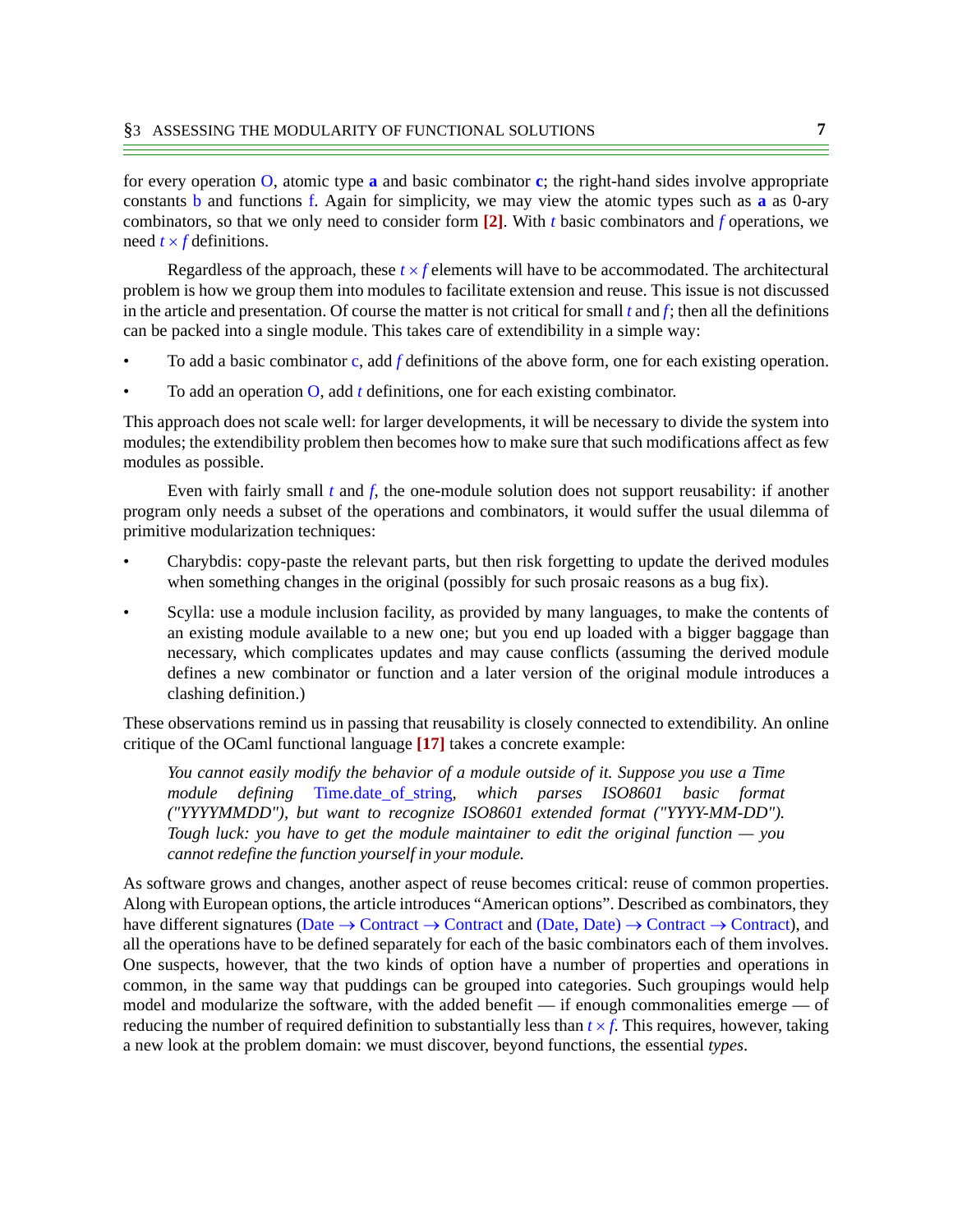Such a view will be at a higher level of abstraction. One can argue in particular with the fixation on functions and their signatures. According to the article (italics retained), "An *American option* offers more flexibility than a European option. Typically, an American option confers the right to acquire an underlying contract *at any time between two dates*, or not to do so at all." This suggests a definition by variation: either American options are a special case of European option, or they are both variants of a more general notion of option. Defining them as combinators immediately sets them apart from each other because of the extra Date in the signature. This is akin to defining a concept by its implementation — a mathematical rather than computer implementation, but still implying loss of abstraction and generality. Using types as the basic modularization mechanism, as in object-oriented design, will elevate the level of abstraction.

#### **3.3 Levels of modularity**

Assessing functional programming against criteria of modularity is legitimate since better modularization is one of the main arguments for the approach. We have seen the presentation's comments on this issue, but here is a more general statement from one of the foundational papers of functional programming, by Hughes **[\[7\]](#page-27-3)**, stating that with this approach:

[Programs] *can be modularized in new ways, and thereby greatly simplified. This is the key to functional programming's power — it allows greatly improved modularization. It is also the goal for which functional programmers must strive — smaller and simpler and more general modules, glued together with the new glues we shall describe*.

The "new glues" described in Hughes's paper are the ones we have seen at work for the two examples covered — systematic use of stateless functions, including high-level functions (combinators) which act on other functions — plus the extensive use of lists and other recursively defined types, and the concept of lazy evaluation.

These are attractive techniques, but they address fine-grain modularization. Hughes develops a functional version of the Newton-Raphson computation of the square root of a number N with tolerance eps and initial approximation a0:

```
sqrt a0 eps N = within eps repeat (next N) a0)
```
with appropriate combinators **within**, **repeat** and **next**, and compares this version with a Fortran program involving goto instructions. Even ignoring the cheap shot (at the time of the paper's original publication Fortran was already old hat and **goto**s despised), it is understandable why some people may prefer such a solution, based on small functions glued through combinators, to the loop version. Then again others prefer loops, and because we are talking about the fine-grain structure of programs rather than large-scale modularization the issue hardly matters for software engineering; it is a matter of style and taste. The more fundamental question of demonstrating correctness has essentially the same difficulty in both approaches; note for example that the definition of **within** in Hughes's paper, yielding the first element of a sequence that differs from the previous one by less than eps

**within** eps ([a:b:rest]) = if abs  $(a - b) \le$  eps then b else **within** eps ([b:rest]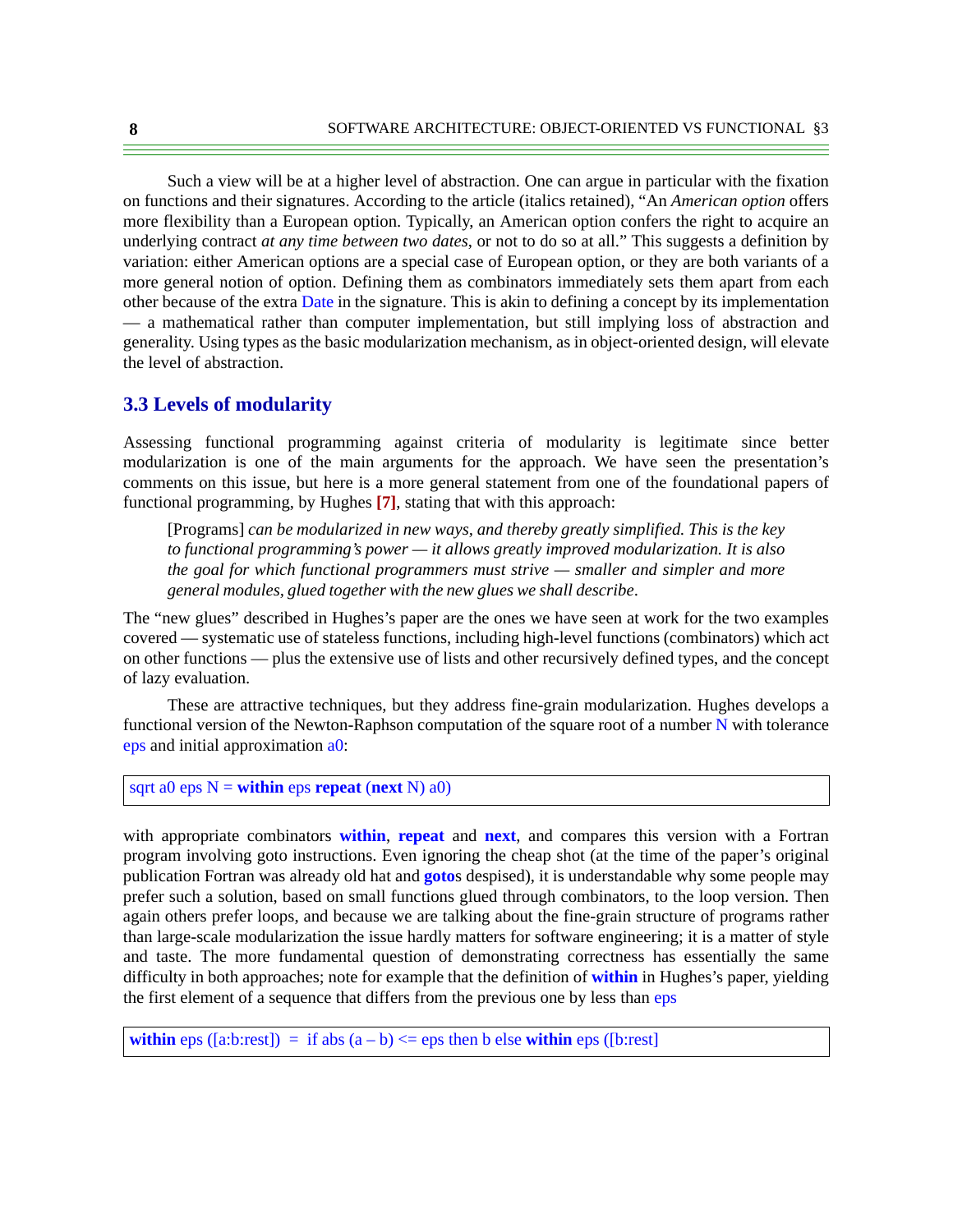seems to assume that the distances between adjacent elements are decreasing, and definitely assumes that one of these differences is no greater than eps. Stating this property would imply some Design-by-Contract-like mechanism to associate preconditions with functions (there is no such mechanism in common functional approaches); the proof that it guarantees termination of eps would be essentially the same as a proof of termination for the corresponding loop in the imperative style.

There seems to be no contribution to large-grain modularity or software architecture in this and earlier examples. In particular the stateless nature of functional programming does not seem (positively or negatively) to affect the issue.

In citing examples from Hughes's paper we have, with his agreement, used modern (Haskell) notation for lists as in [a:b:rest], more readable than the original's **cons** notation as in **cons** a (**cons** b rest).

#### **3.4 The functional advantage**

There remains three significant advantages for the functional approach as illustrated in examples so far.

The first is notational. No doubt some of the attraction of functional programming languages comes from the terseness of definitions such as the above. This needs less syntactical baggage than routine declarations in common imperative languages. Several qualifications limit this advantage:

- In considering design issues as in the present discussion, the notational issue is less critical. One could, for example, use a functional approach for design then target an imperative language.
- Many modern functional languages such as Haskell and Ocaml are strongly typed, implying the notation will be a little more verbose; for example, unless the designer wants to rely on type inference (not a good idea at the design stage), **within** needs the type declaration Double  $\rightarrow$  [Double]  $\rightarrow$  Double.
- Not everyone may be comfortable with the common practice not required by functional programming, but pervasive — of replacing multi-argument functions by functions returning functions (known in the medical literature as RCS, for "Rabid Currying Syndrome", and illustrated by such signatures as  $(a \rightarrow b \rightarrow c) \rightarrow Obs a \rightarrow Obs b \rightarrow Obs c$  in the financial article).

Still, notation conciseness is a virtue even at the design and architecture level, and functional programming languages may have some lessons here for other design notations.

The other two advantages are of a more fundamental nature. One is the ability to manipulate operations as "first-order citizens" — the conventional phrase, although we can simply say "as objects of the program" or just "as data". Lisp first showed that this could be done effectively; a number of mainstream languages offered a way to pass routines as arguments to other routines, but this was not considered a fundamental design technique, and was in fact sometimes viewed with suspicion as reminiscent of self-modifying code with all the associated uncertainties. Modern functional languages showed the benefit of accepting higher-order functionals as regular program objects, and developed the associated type systems. This is the part of functional programming that has had the most direct effect on the development of mainstream approaches to programming; as will be seen below, the notion of agent, directly derived from these functional programming concepts, is a welcome addition to the original object-oriented framework.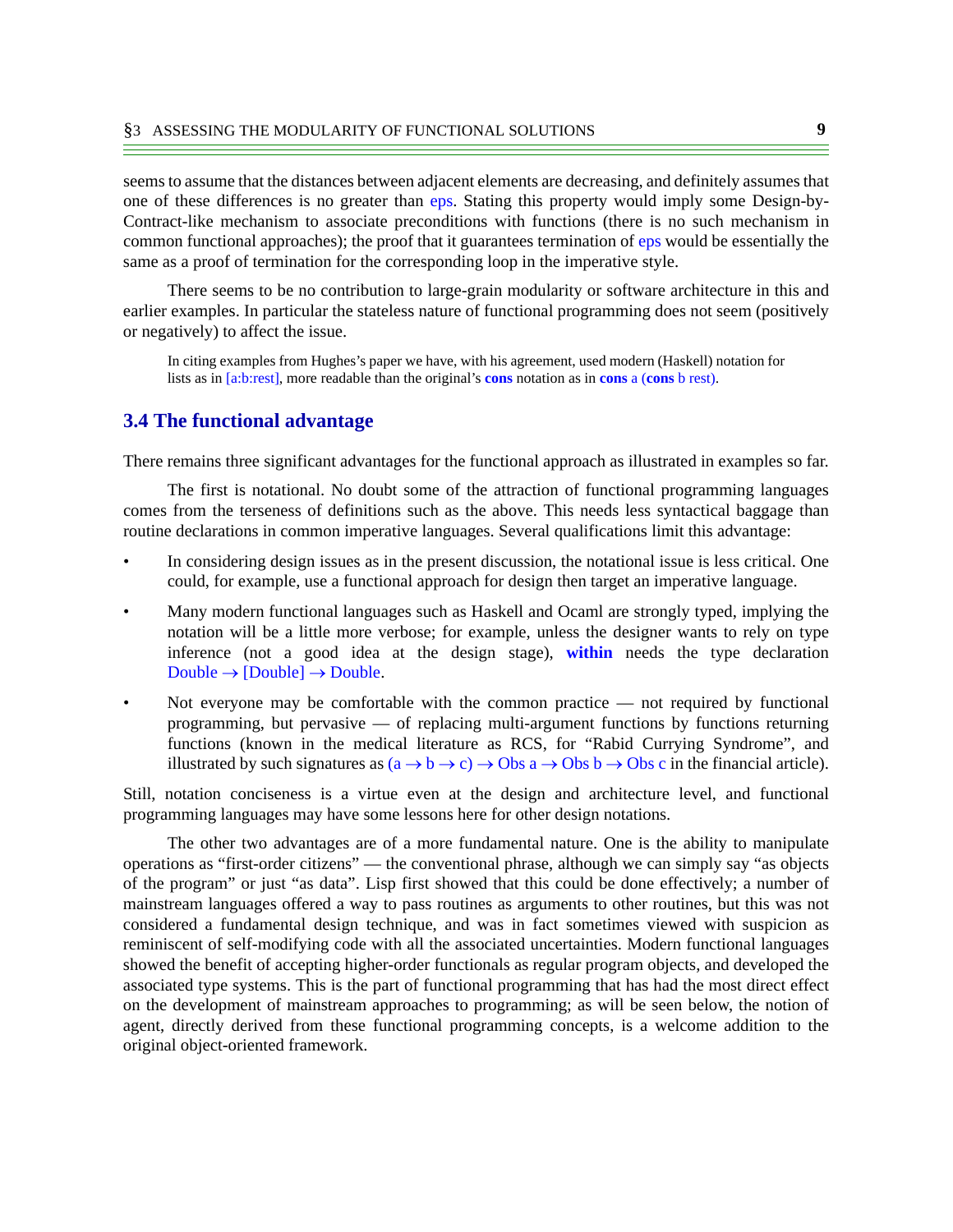The third significant attraction of functional programming is lazy evaluation: the ability, in some functional languages such as Haskell, to describe a computation that is potentially infinite, with the understanding that any concrete execution of that computation will be finite. The above definition of **within** assumes laziness; this is even more clear in the definition of **repeat**:

| <b>repeat</b> f a |  | $=[a : \text{repeat } f(f a))]$ |
|-------------------|--|---------------------------------|
|-------------------|--|---------------------------------|

which produces (in ordinary function application notation) the infinite sequence a, f (a), f (f (a))... With **next** N x defined as  $(x + N / x) / 2$ , the definition of **within** as used by sqrt will stop evaluating that sequence after a finite number of elements.

This is an elegant idea. Its general application in software design calls for two observations.

First, there is the issue of correctness. The ease of writing potentially infinite programs may mask the difficulty of ensuring that they will always terminate. We have seen that **within** assumes a precondition, not stated in its presentation; that precondition, requiring that elements decrease to below eps, cannot be finitely evaluated on an infinite sequence (it is semi-decidable). These are tricky techniques for designers to use, as illustrated by the problem of how many functional programmers it takes to change a light bulb. (It is hard to know in advance. If there are any functional programmers left, ask one to change the bulb. If she fails, try the others.)

Second and last, lazy manipulation of infinite structures is possible in a non-functional design environment, without any special language support. The abstract data type approach (also known as object-oriented design) provides the appropriate solution. Finite sequences and lists in Eiffel libraries are available through an API relying on a notion of "cursor":



Commands to move the cursor are *start* (go to first item), *forth* (move to next item), *finish*. Boolean queries *before* and *after* tell if the cursor is before the first element or after the last. If neither holds, *item* returns the element at cursor position, and *index* its index.

It is easy to adapt this specification to cover infinite sequences: just remove *finish* and *after* (as well as *count*, the number of items). This is the specification of the deferred (abstract) class *COUNTABLE* in the Eiffel library. Some of its descendants include *PRIMES*, *FIBONACCI*, *RANDOM*; each provides its implementations of *start*, *forth* and *item* (plus, in the last case, a way to set the seed for the pseudo-random number generator). To obtain successive elements of one of these infinite sequences, it suffices to apply *start* then query for *item* after any finite number of applications of *forth*.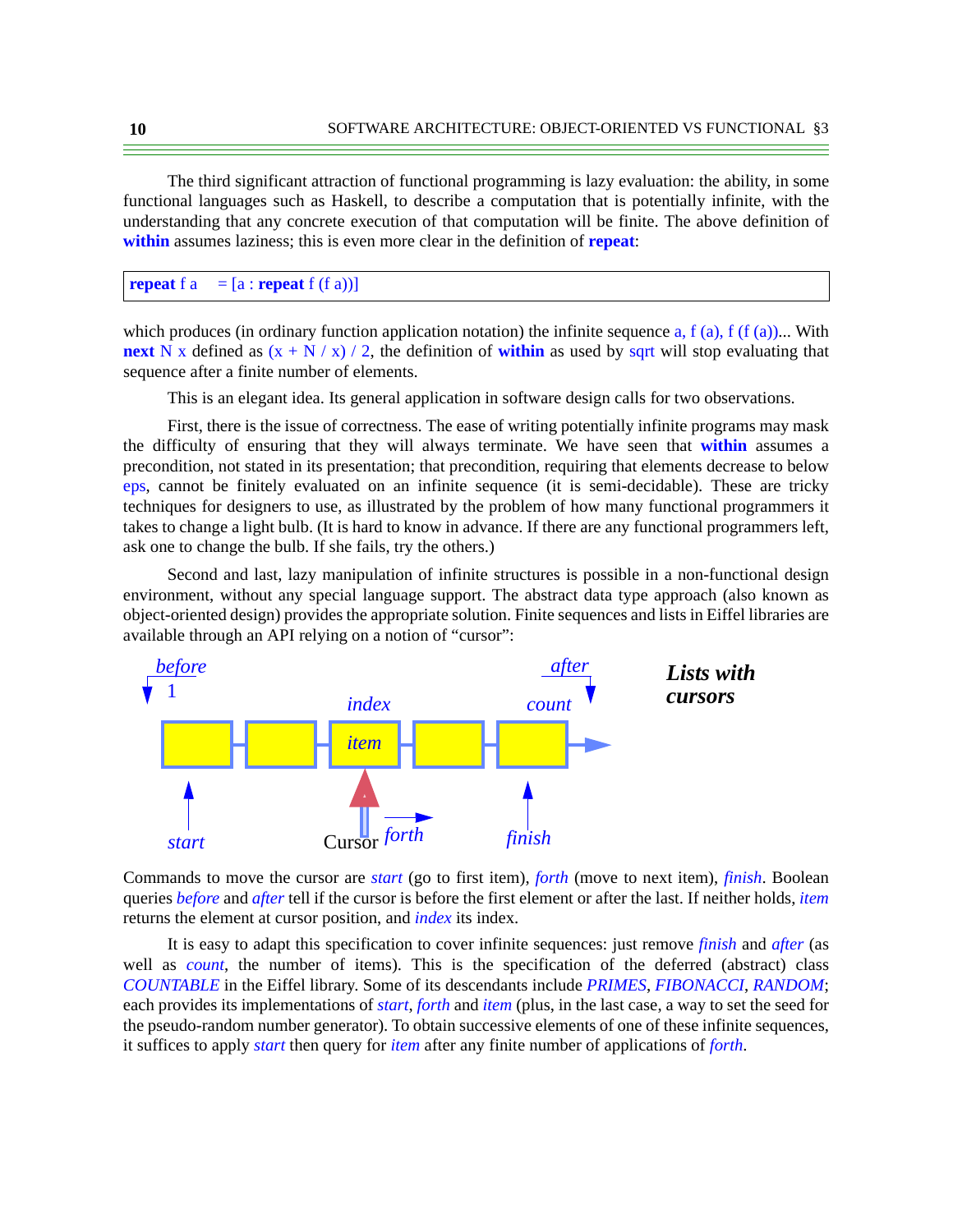Any infinite sequential structure requiring finite evaluation can be modeled in this style. Although this does not cover all applications of lazy evaluation, the advantage is to make the infinite structure explicit, hence facilitating establishing the correctness of a lazy computation.

#### <span id="page-10-0"></span>**3.5 State intervention**

The functional approach seeks to rely directly on the properties of mathematical functions by rejecting the assumption, present but implicit in imperative approaches, that computing operations can, in addition to delivering a result (as a mathematical function does), modify the *state* of the computation: either a global state, or, in a more modular approach, some part of that state, for example the contents of a specific object.

Although prominent in all presentations of functional programming, this property is not visible in the examples discussed here, perhaps because they follow from an initial problem analysis that already whisked the state away in favor of functional constructs. It is possible for example that a non-functional model of the notion of valuation of a financial contract would have used, instead of a function that yield a sequence (the value process), an operation that transforms the state to update the value.

It is nevertheless possible to make general comments on this fundamental decision of functional approaches. The notion of state is hard to avoid in any model of a system, computerized or not. One might even argue that it is the central notion of computation. The world does not clone itself as a result of each significant event. Neither does the memory of our computers: it just overwrites its cells. It is always possible to model such state changes by positing a sequence of values instead; but this can be rather artificial (as suggested by the alternative answer to the earlier riddle: functional programmers never change a bulb, they buy a new lamp with a new socket, a new cable and new bulb).

Recognizing the impossibility of ignoring the state for such operations as input and output, and the clumsiness of earlier attempts **[\[15\]](#page-27-6)**, modern functional languages, in particular Haskell, have introduced the notion of monad **[\[19\]](#page-27-7)**, which embeds the original functions in higher-order functions with more complex signatures; the added signature components can serve to record state information, as well as any extra elements such as an error status (to model exception handling) or input-output results.

Using monads to integrate the state proceeds from the same general idea — used in the reverse direction — as the technique described in the last section for obtaining lazy behavior by modeling infinite sequences as an abstract data type: to emulate in a framework A a technique T that is *implicit* in a framework B, program in A an *explicit* version of T or of the key mechanism making T possible. T is infinite lists in the first case (the "key mechanism" is infinite lists evaluated finitely), and the state in the second case.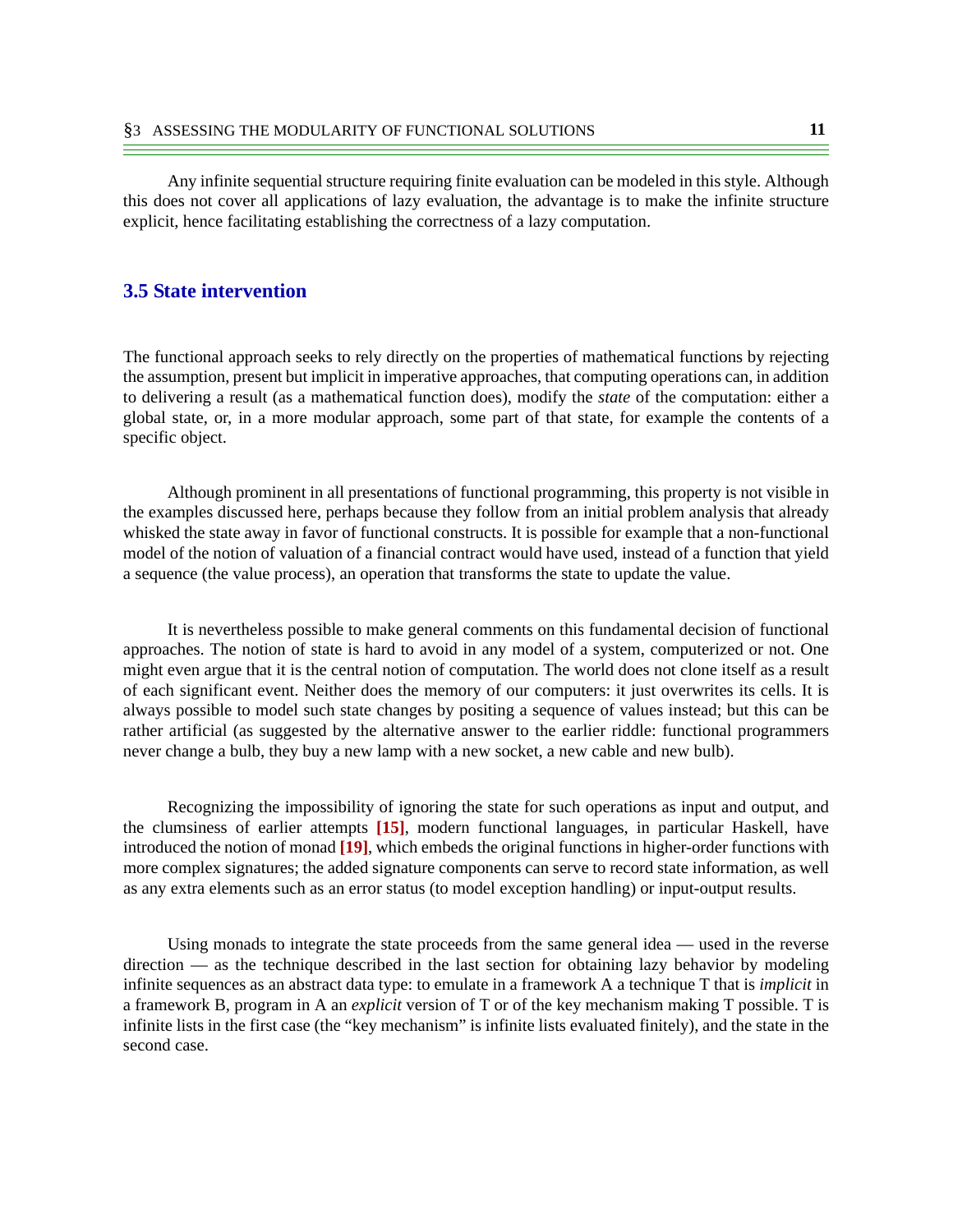The concept of monad is elegant and obviously useful for semantic descriptions of programming languages (for example to simplify denotational theories). One may, however, whether it is the appropriate solution as a mechanism directly used by programmers. Here we must be careful to consider the right arguments. The obvious objection to monads — that they are difficult to teach to ordinary programmers — is irrelevant; innovative ideas considered hard at the time of their introduction can fuse into the mainstream as educators develop ways to explain them. (Both recursion and object-oriented programming were once considered beyond the reach of "Joe the Programmer".) The important question is whether this is worth the trouble. Making the state available to functional programmers through monads is akin to telling your followers, after you convinced them to embrace chastity, that having children is actually good, if with you.

Is it really necessary to exclude the state in the first place? Two observations are enough to raise doubts:

- *Elementary* state-changing operations, such as assignment of simple values, have a clear mathematical model (Hoare rules, based on substitution). This diminishes the main benefit expected of stateless programming: to facilitate mathematical reasoning about programs.
- For the more *difficult* aspects of establishing the correctness of a design or implementation, the advantage of the functional approach are not so clear. For example proving that a recursive definition has specific properties and terminates requires the equivalent of a loop invariant and variant. It is also unlikely that efficient functional programs can afford to renounce linked data structures, with all the resulting problems such as aliasing, which are challenging regardless of the underlying programming model.

If functional programming fails to bring a significant simplification to the task of establishing correctness, there remains a major practical argument: referential transparency. This is the notion of substitutivity of equals for equals: in mathematics,  $f(a)$  always means the same thing for given f and a. This is also true in a pure functional approach. In a programming language where functions can have side effects, f (a) can return different results in successive invocations. Renouncing such possibilities makes it much easier to understand program texts by retaining the usual modes of reasoning from mathematics; we are all used for example to accept that  $g + g$  and  $2 \times g$  have the same meaning, but this ceases to be guaranteed if  $g$  is a side-effect-producing function. The difficulty here is not so much for automatic verification tools (which can detect that a function produces side-effects) as for human reader.

Maintaining referential transparency in expressions is a highly desirable goal. It does, however, justify removing the notion of state from the computational model. It is important to recall here the rule defined in the Eiffel method: **command-query separation principle [\[10\]](#page-27-0)**. In this approach the features (operations) of a class are clearly divided into two groups: commands, which can change the target objects and hence the state; queries, which provide information about an object. Commands do not return a result; queries may not change the state — in other words, they satisfy referential transparency. In the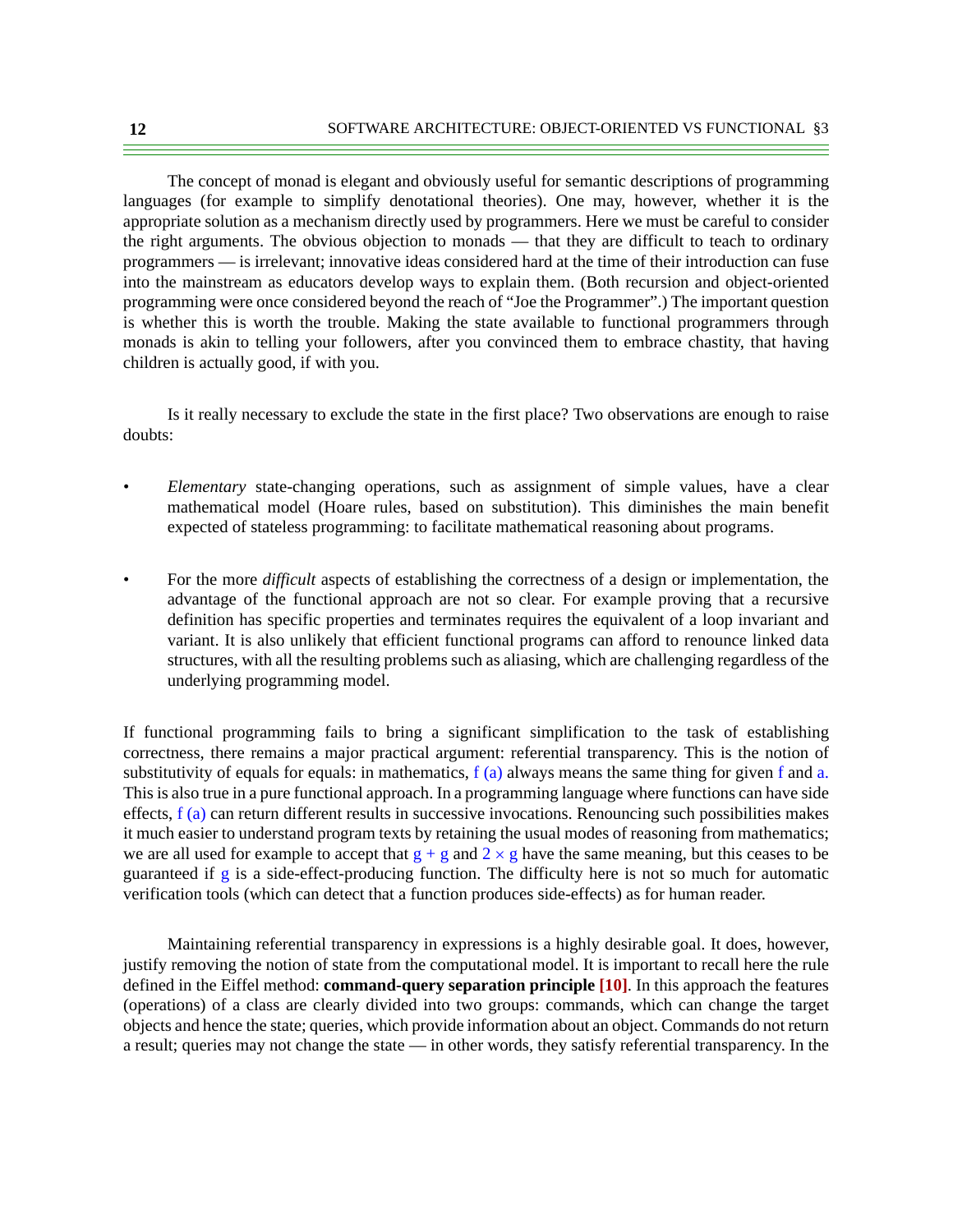above list example, commands are *start*, *forth* and (in the finite case) *finish*; queries are *item*, *index*, *count*, *before* and (finite case) *after*. This rule excludes the all too common scheme of calling a function to obtain a result *and* modify the state which we guess is the real source of dissatisfaction with imperative programming, far more disturbing than the case of explicitly requesting a change through a command then requesting information through a (side-effect-free) query. The principle can also be stated as Asking a question should not change the answer. It implies for example that a typical input operation will read:

*io*.*read\_character* **Result** := *io*.*last\_character*

Here *read\_character* is a command, consuming a character from the input; *last\_character* is a query, returning the last character read (both features are from the basic I/O library). A contiguous sequence of calls to *last\_character* would be guaranteed to return the same result repeatedly. For both theoretical and practical reasons detailed elsewhere **[\[10\]](#page-27-0)**, the command-query separation principle is a methodological rule, not a language feature, but all serious software developed in Eiffel observes it scrupulously, to great referential transparency advantage. Although other schools of object-oriented programming regrettable do not apply it (continuing instead the C style of calling functions rather than procedures to achieve changes), but in my view it is a key element of the object-oriented approach. It seems like a viable way to obtain the referential transparency goal of functional programming — since expressions, which only involve queries, will not change the state, and hence can be understood as in traditional mathematics or a functional language — while acknowledging, through the notion of command, the fundamental role of the concept of state in modeling systems and computations.

# **4 AN OBJECT-ORIENTED VIEW**

We now consider how to devise an object-oriented architecture for the designs discussed in the presentation and article.

# **4.1 Combinators are good, types are better**

So far we have dealt with operations and combinators. Operations will remain; the key step is to discard combinators and replace them by types (or classes — the distinction only arises with genericity). This brings a considerable elevation of the level of abstraction:

- A combinator describes a specific way of building a new mechanism from existing ones. The combination is defined in a rigid way: a **take** combination (as in **take** 3 apple) associates one quantity element and one food element. As noted earlier, this is the mathematical equivalent of defining a structure by its exact implementation.
- A class defines a type of objects by listing the applicable features (operations). It provides abstraction in the sense of abstract data types: the rest of the world knows the corresponding objects solely through the applicable operations, not from how they were constructed. We may capture these principles of data abstraction and object-oriented design by noting that the approach means knowing objects not from what they *are* but through what they *have* (their public features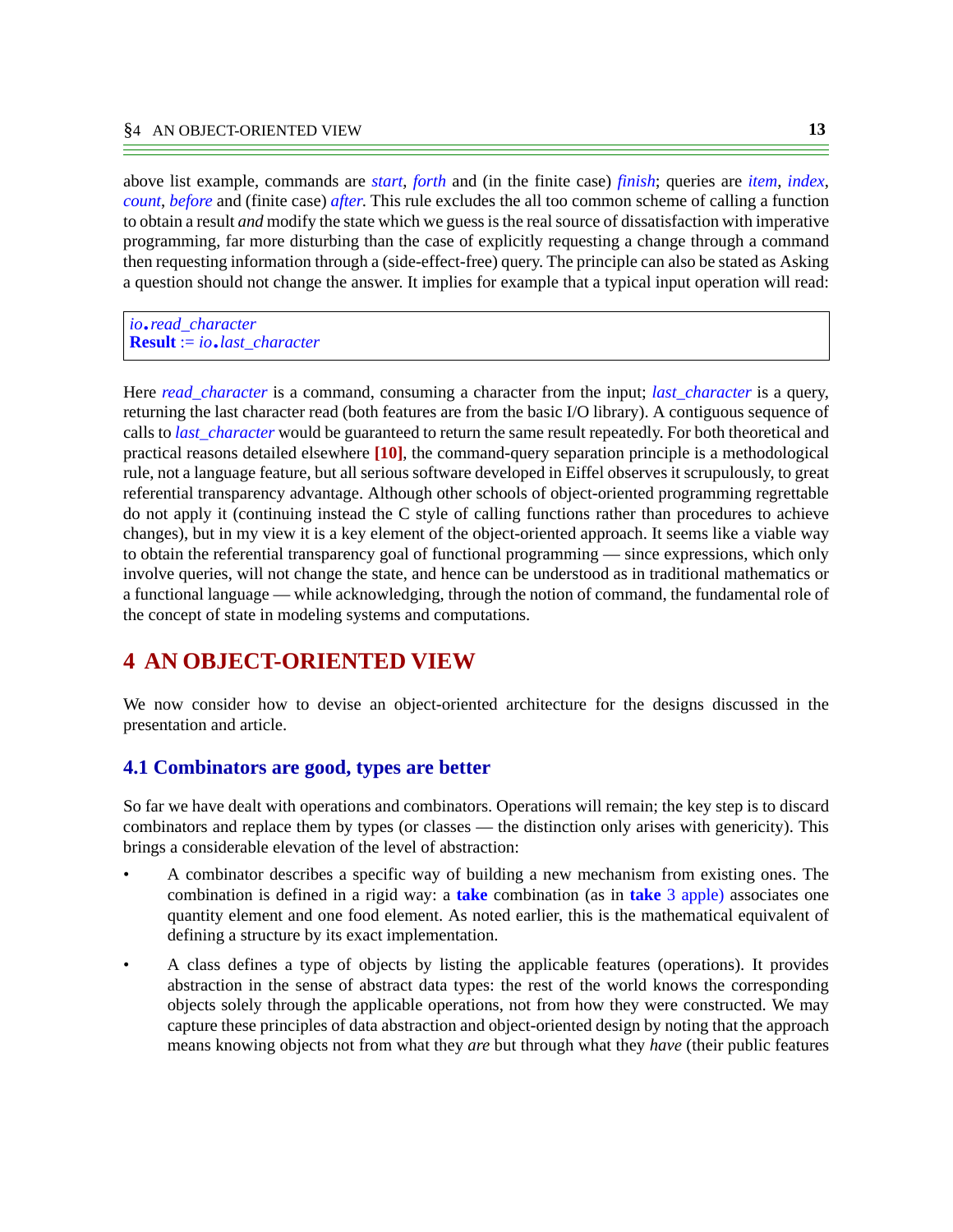and the associated contracts). This also opens the way to taxonomies of types, or *inheritance*, to keep the complexity of the model under control and take advantage of commonalities.

By moving from the first approach to the second one we do not lose anything, since classes trivially includes combinators as a special case: it suffices to provide features giving the constituents, and an associated creation procedure (constructor) to build the corresponding objects. In the **take** example:

```
class REPETITION create
      make
feature
      base: FOOD
      quantity: REAL
      make (b: FOOD; q: REAL)
                  -- Produce this food element from quantity units of base.
            ensure
                  base = b
                  quantity = q
            end
      ... Other features ...
end
```
This makes it possible to obtain an object of this type through **create** *apple\_salad*.*make* (6.0, *apple*), equivalent to an expression using the combinator.

#### **4.2 Using software contracts and genericity**

Since we are concentrating on design, the effect of *make* has been expressed in the form of a postcondition, but it really would not be a problem to include the implementation clause (**do** *base* := *b* ; *quantity* := *q*). It is one of the consequences of well-understood O-O design to abate the distance between implementation and design (and specification). In all this we are freely using state-changing assignment instructions, and still have (we thank the reader for inquiring) most of our teeth and hair.

Unlike the combinator, however, the class is not limited to these features. For example it may have other creation procedures. One can usually mix two repetitions of the same thing:

```
make (r1, r2: REPETITION)
            -- Produce this food element by combining r1 and r2.
      require
            r1.base = r2.base
      ensure
            base = r1.base
            quantity = q
```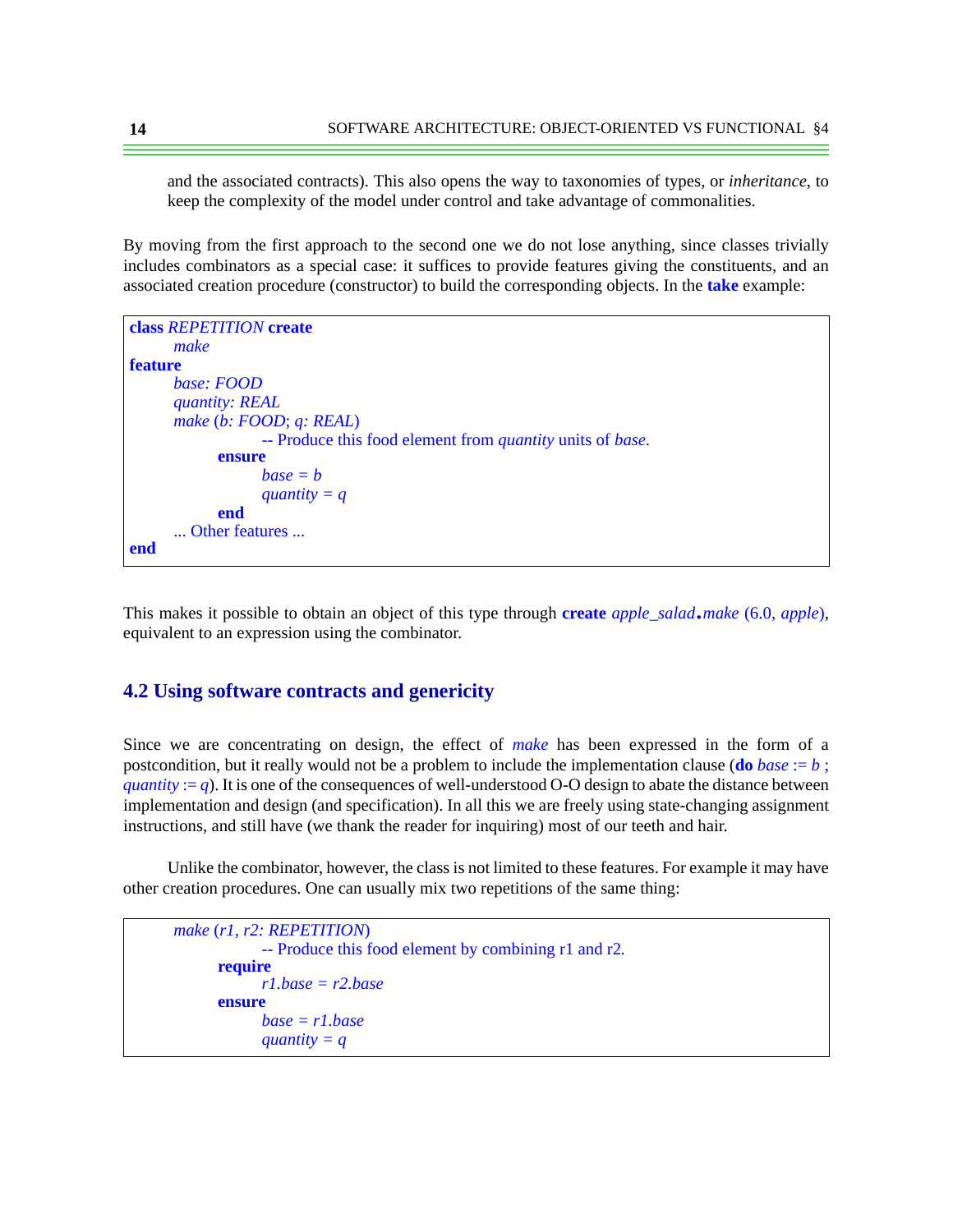The precondition expresses that the quantities being mixed are from the same basic food types. This requirement can also be made static through the type system; genericity (also available in typed functional languages, under the curious if impressive-sounding name of "parametric polymorphism") leads to defining the class as

 $R$ *class REPETITION* [*FOOD*] create ... As before ... **feature** *make* (*r1, r2: REPETITION* ) [*FOOD*]... No precondition necessary here ... ... The rest as before ... **end**

Not only can classes have different creation procedures, they will generally have many more features. Specifically, the *operations* of our previous versions become features of the appropriate classes. (The reader may now have guessed that the variable name *t* stood for *type* and *f* for *feature*.) The pudding classes (including classes describing food variants such as *REPETITION*) have features such as *sugar* and *calorie\_content*; the contract classes have features such as *horizon* and *value*. Two notes are in order:

- Since we started from a purely functional model, all the features mentioned so far are either creation procedures or queries. Although it is possible to keep this functional style in an objectoriented framework, the development might also introduce commands, for example to change a contract in response to a certain event such as renegotiation. This issue — state, or not? — is largely irrelevant to the discussion of modularization.
- In the original, the *value* function yielded an infinite sequence. We can keep this signature by using a result of type *COUNTABLE*, permitting the equivalent of lazy computation; or we can give *value* an integer argument so that *value* (*i*) returns the *i*-th value.

# **4.3 The modularization policy**

The modularization achieved so far illustrates the fundamental idea of object technology (at least the one we find fundamental **[\[10\]](#page-27-0)**): **merging the concepts of type and module**. In its simplest expression, object-oriented analysis, design and implementation means that we base every module of a system on a type of objects manipulated by the system. This is a more restrictive discipline than the modular facilities offered by other approaches: a module is no longer just an association of software elements operations, types, variables — that the designer chooses to keep together based on any suitable criterion; it is the collection of properties and operations applicable to instances of a type.

The class is the result of this type-module merge. In O-O languages such as Smalltalk, Eiffel and  $C#$  (but not, for example, in  $C++$  or Java) the merge is bidirectional: not only does a class define a type (or a type template if genericity is involved), but, the other way around, any type, including basic types such as integer, is formally defined as a class.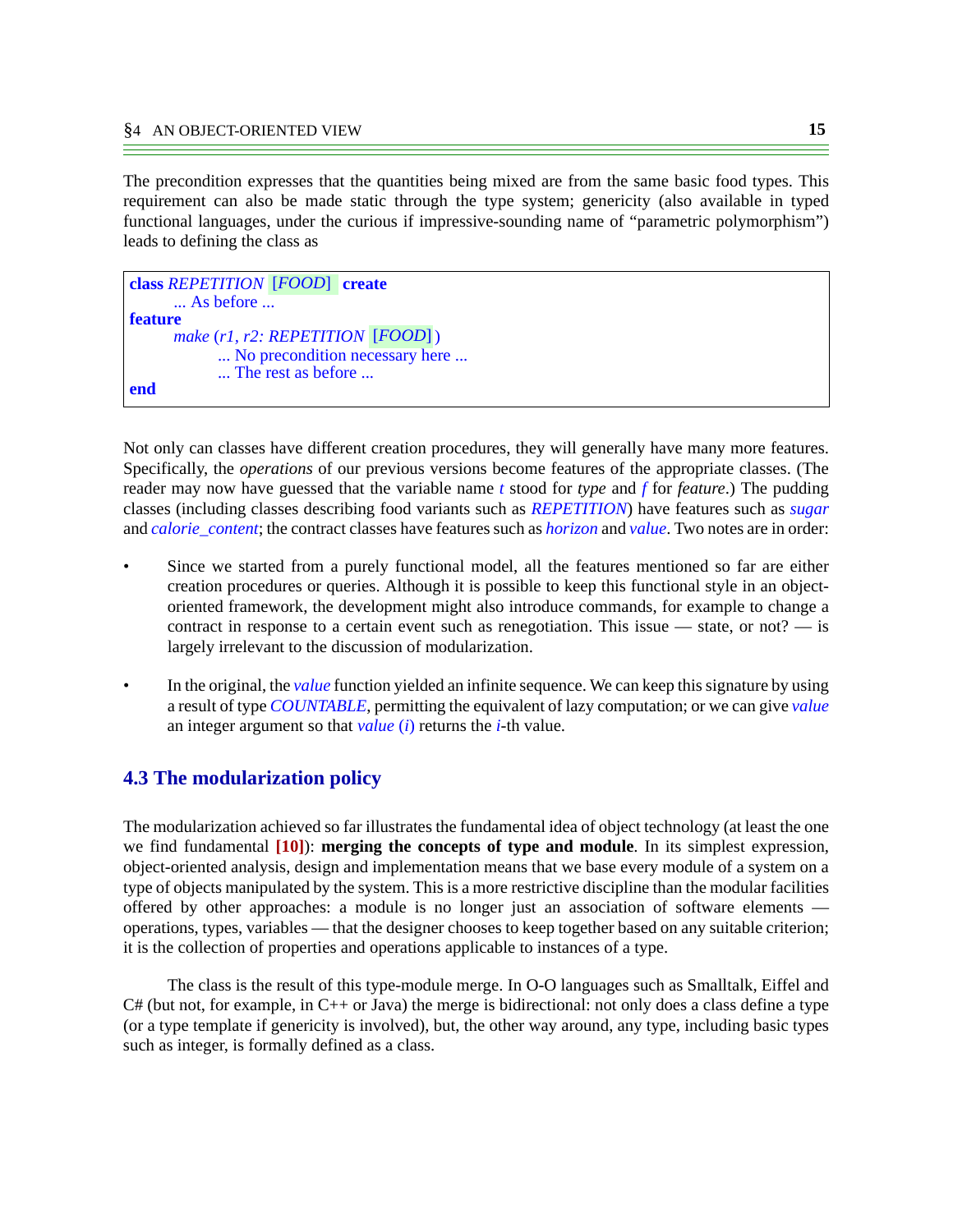It is possible to retain classes in their type role only, separate from the modular structure. This is in particular the case with functional languages such as OCaml which offer both a traditional module structure and a type mechanism taken from object-oriented programming. (Haskell is similar, with a more restricted concept of class.) Conversely, it is possible to remove the requirement that all types be defined by classes, as with C++ and Java where basic types such as Integer are not classes. The view of object technology assumed here assumes a full merge, with the understanding that a higher-level of grouping of classes (packages as in Java or .NET, clusters in Eiffel) may be necessary, but as an organizational facility rather than a fundamental construct.

This approach implies the **primacy of types over functions** when it comes to defining the software architecture. The modularization criterion is types; every operation (function) gets attached to a class, not the other way around. Functions, however, take their revenge through the application of abstract data type principles: a class is defined, and known to the rest of the world, through an abstract interface (API) listing the applicable operations and their formal semantic properties (contracts: preconditions, postconditions and, for the class as a whole, invariant).

The rationale for this modularization policy is that it yields to better modularity, including extendibility, reusability and (through the use of contracts) reliability. We must, however, examine these promises concretely on the examples at hand.

#### **4.4 Inheritance**

An essential contribution of the object-oriented method to modularity goals is inheritance. As we expect the reader to be familiar with this technique we will only recall some basic ideas and sketch their possible application to the examples.

Inheritance organizes classes in taxonomies, roughly representing the "is-a" relation, to be contrasted with the other basic relation between classes, *client*, which represents usage of a class through its API (operations, signatures, contracts). Inheritance typically does not have to observe information hiding, as this is incompatible with the "is-a" view. While some authors restrict inheritance to pure subtyping, there is in fact nothing wrong with applying it to support a standard module inclusion mechanism. Eiffel actually has a "non-conforming inheritance" mechanism **[\[4\]](#page-27-8)** which disallows polymorphism but retains all other properties of inheritance. This dual role of inheritance is in line with the dual role of classes as types and modules.

In both capacities, inheritance captures commonalities. Elements of a tentative taxonomy for puddings might be as described by the inheritance graph on the following page.

It is important to note the distribution of roles between inheritance and the client relation. A fruit salad is a pudding and is also a repetition in the earlier sense (we ignore generic parameters). A repetition is a special case not of pudding but of "pudding part", describing food ingredients. Some pudding parts (such as "composite puddings"), but not all, are also puddings. A fruit salad is a pudding, and also a repetition (of fruit parts). A "creamy fruit salad", on the other hand, is *not* a fruit salad, if we take this notion to mean a pudding made of fruits only. It *has* a fruit salad and cream, as represented by the corresponding client links. It *is* a composite pudding, since this notion indeed represents concoctions that are made of several parts, like the more general notion of *COMPOSITE\_PART*, and are also puddings. Here the parts, reflected in the client links, are a fruit salad and cream.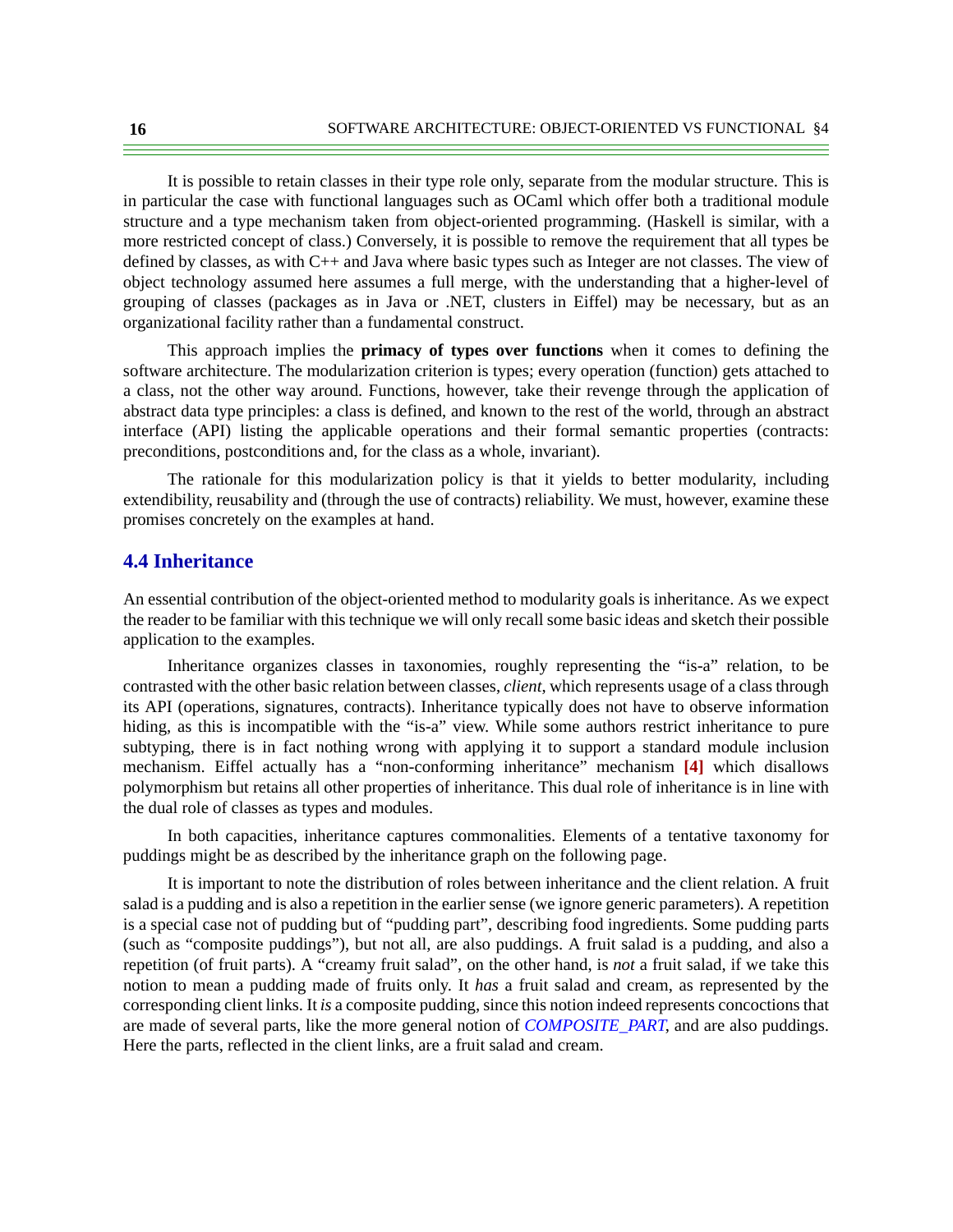

A similar approach can be applied to the contract example, based on a classification of contract types into such categories as "zero-coupon bonds", "options" and other to be obtained from careful analysis with the help of experts from that problem domain.

Multiple inheritance is essential to this object-oriented form of modeling. Note in particular the definition of a composite part, applying a common pattern for describing such composite structures (see **[\[10\]](#page-27-0)**, 5.1, "Composite figures"):

```
class COMPOSITE_PART inherit
feature...
end
     PUDDING_PART
     LIST [PUDDING_PART]
```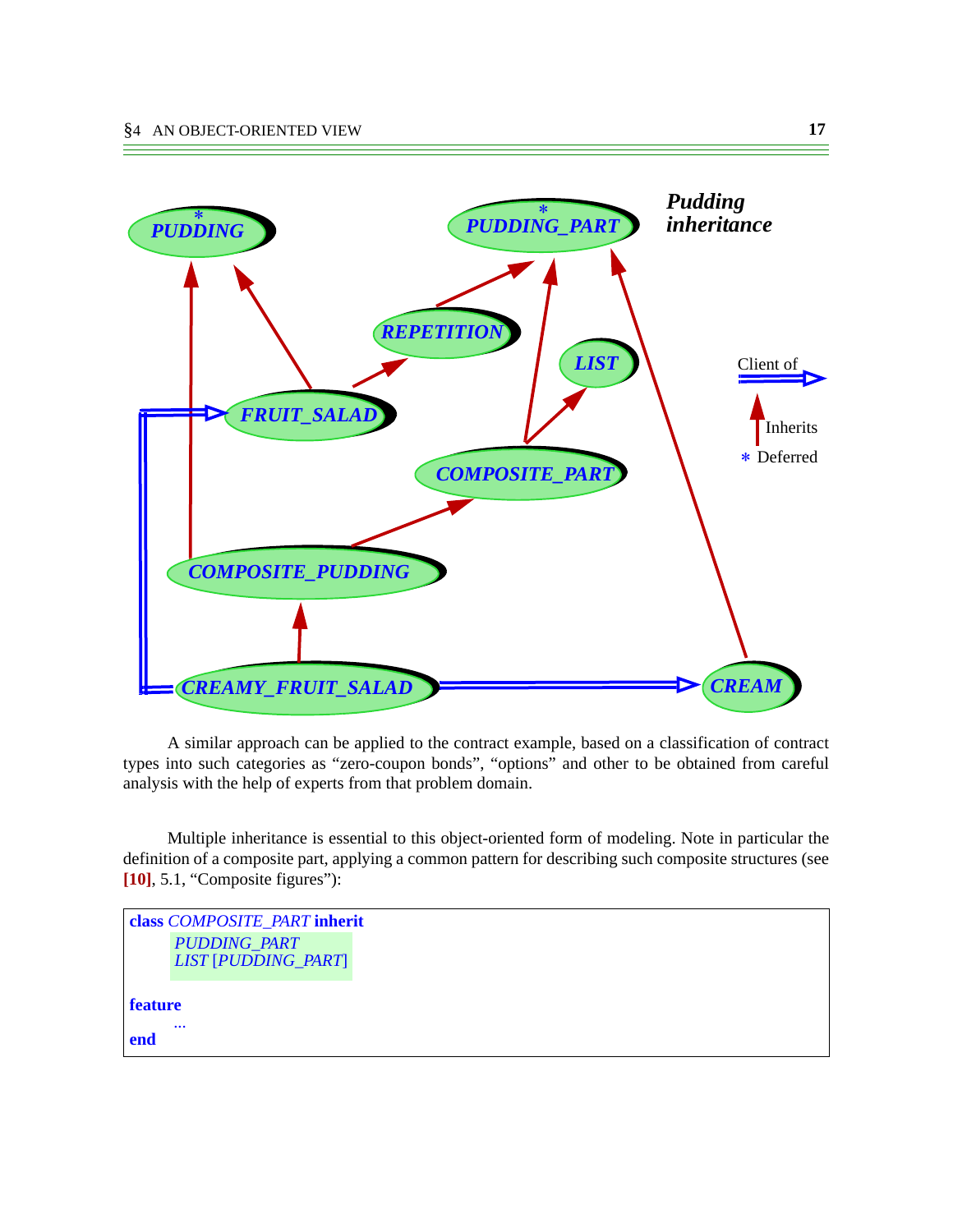A composite part is both a pudding part, with all the applicable properties and operations (sugar content etc.), and a list of pudding parts, again with all the applicable list operations: cursor movement such as *start* and *forth*, queries such as *item* and *index*, commands to insert and remove elements. The elements of the list may be pudding parts of any of the available kinds, including — recursively — composite parts. This makes it possible to apply techniques of polymorphism and dynamic binding as discussed next. Note the usefulness of having both genericity and inheritance; also, multiple inheritance should be the full mechanism for classes, not the form limited to interfaces (Java style) which would not work here.

#### **4.5 Polymorphism, polymorphic containers and dynamic binding**

The contribution of inheritance and genericity to extendibility and extendibility comes in part from the techniques of polymorphism and dynamic binding, illustrated here by the version of *sugar\_content* for class *COMPOSITE\_PART*:



This applies the operations of class *LIST* directly to a *COMPOSITE\_PART*, since the latter class inherits from the former. The result of *item* can be of any of the descendant types of *PUDDING*; since it may as a consequence denote objects of several types, it is known as a **polymorphic variable** (more precisely in



this case, a polymorphic query). An entire *COMPOSITE\_PART* structure, containing items of different types, is known as a **polymorphic container**. Polymorphic containers are made possible by the combination of polymorphism, itself resulting from inheritance, and genericity. (As these are two very different mechanisms, the functional programming term "parametric polymorphism" for genericity can cause confusion.)

The polymorphism of *item* implies that successive executions of the call can *item*.*sugar\_content* will typically apply to objects of different types; the corresponding classes may have different versions of the query *sugar\_content*. **Dynamic binding** is here the guarantee that such calls will in each case apply the appropriate version, based on the type of the object actually attached to *item*. In the case of a part that is itself composite, this will be the above version, applied recursively; but it could be any other, for example the version for *CREAM*.

Here as in most current approaches to O-O design, polymorphism is controlled by the type system. The type of *item*'s value is variable, but only within descendants of *PUDDING* as specified by the generic parameter of *COMPOSITE\_PART*. This is part of a development that has affected both the functional programming world and the object-oriented world: using increasingly sophisticated type systems (still based on a small number of simple concepts such as inheritance, genericity and polymorphism) to embody a growing part of the intelligence about a system's architecture into its type structure.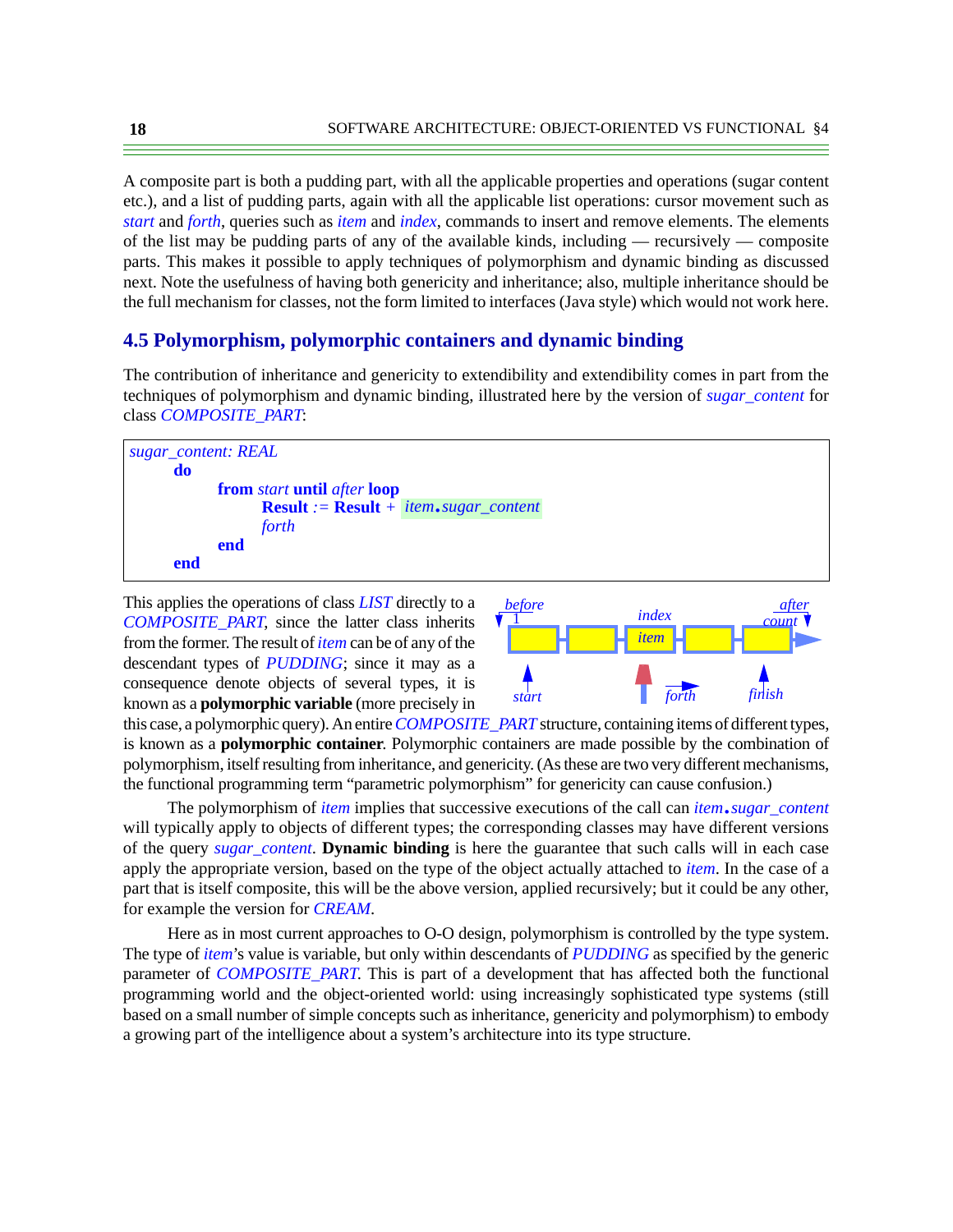# **4.6 Deferred classes and features**

Classes *PUDDING* and *PUDDING\_PART* are marked as "deferred" (with an asterisk in the BON objectoriented modeling notation **[\[20\]](#page-28-0)**) in the earlier diagram of the class structure. This means they are not completely implemented; another term is "abstract class". A deferred class will generally have deferred *features*, possessing a signature and (importantly) contract but no implementation. Implementations appear in non-deferred ("effective") descendant classes, adapted to the choice that each effective class has made for implementing the general concept defined by the deferred class. In the example both classes *PUDDING* and *PUDDING\_PART* will have deferred features *sugar\_content* and *calories*; descendants will "effect" (implement) it, for example, in *COMPOSITE\_PART*, by defining the sugar content as the sum of the content of the parts, as shown above. In *COMPOSITE\_PUDDING*, which inherits this version from *COMPOSITE\_PART* and the deferred version from *PUDDING*, the effective version takes over, giving its implementation. (The rule is that inheriting two features with the same name causes a name clash, which must be resolved through renaming, except if one of the features is deferred and the other effective, in which case they just yield a single feature with the available implementation. It is for this kind of sound application of the inheritance mechanism that name overloading brings intractable complexity, suggesting that this mechanism should not appear in object-oriented languages.)

Deferred classes are more sophisticated than the Java notion of "interface", since they can be equipped with contracts that constrain future effectings, and also because they can contain effective features as well, offering the full spectrum between a fully deferred class, describing a pure implementation, and an effective one, defining a complete implementation. Being able to describe partial implementations is essential to the use of object-oriented techniques for architecture and design.

In the financial contract example, *CONTRACT* and *OPTION* would be natural deferred class candidates, although again they do not need to be fully deferred.

# **5 ASSESSING AND IMPROVING O-O MODULARITY**

The preceding section has summarized the application of object-oriented architectural techniques to the examples at hand. We must know examine the sketched result in light of the modularity criteria stated at the beginning of this discussion. The contribution to reliability follows from the type system and contracts; we concentrate on reusability and extendibility.

## **5.1 Reusing operations**

One of the principal consequences of using inheritance is that common features can be moved to the highest applicable level; then descendants do not need to repeat them: they simply inherit them "as is". If they do need to change the implementation while retaining the functionality, they simply redefine (or "override") the inherited version. "Retaining the functionality" means here that, as noted, the original contracts still apply, whether the version being overridden was already effective or still deferred. This goes well with dynamic binding: a client can use the operation at the higher level — for example *my\_pudding*.*sugar\_content*, or *my\_contract*.*value* — without knowing what version of the routine is used, in what class, and whether it is specific to that class or inherited.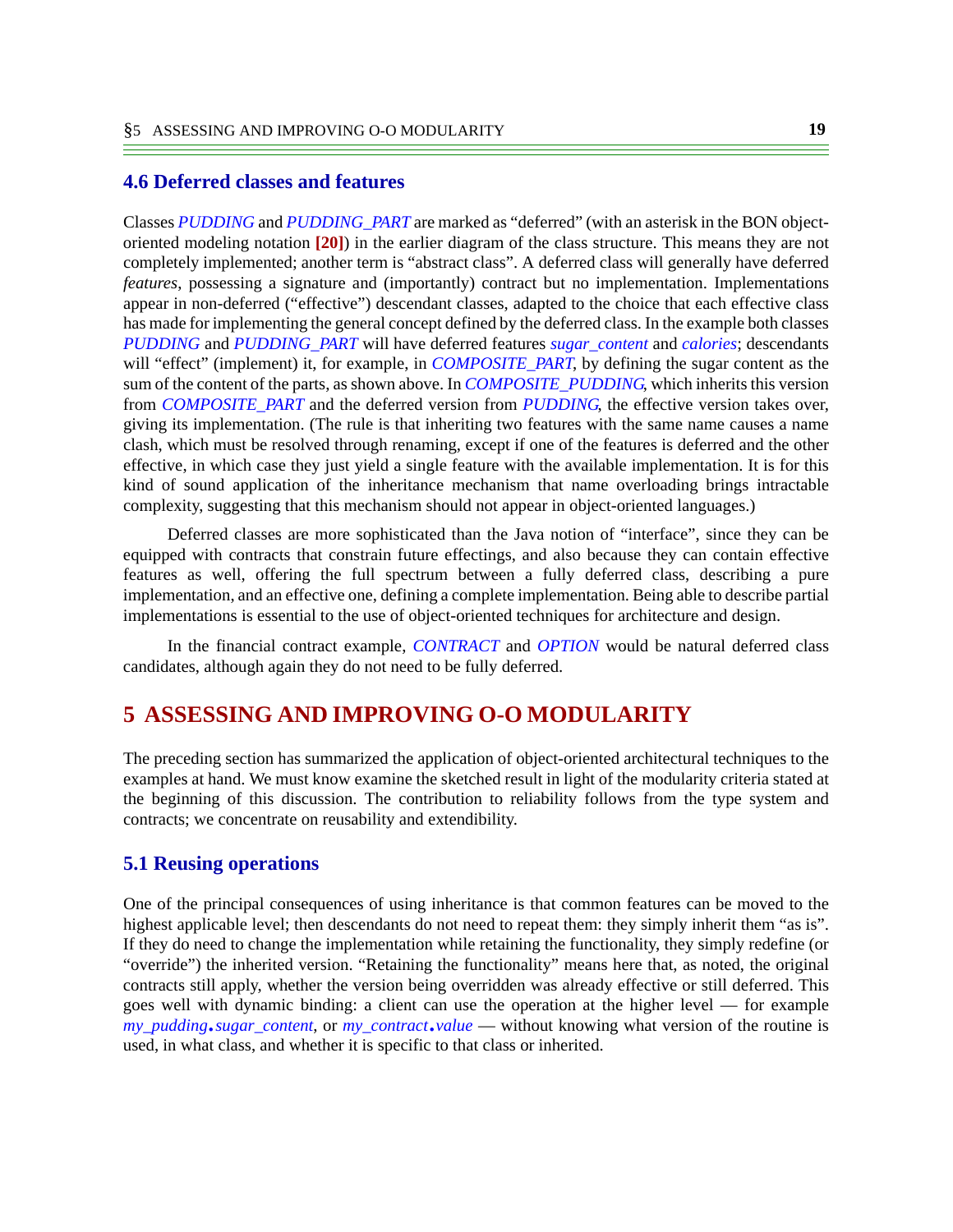Thanks to commonalities captured by inheritance, the number of feature definitions may be significantly smaller than the maximum  $t \times f$ . Any reduction here is valuable: it is a general rule of software design that repetition is always potentially harmful, as it implies future trouble in configuration management, maintenance, debugging (if a fault found its way into the original, it must also be corrected in the copies). Copy-paste, as David Parnas has noted, is the software engineer's enemy.

The actual reduction clearly depends on the quality of the inheritance structure.We note here that abstract data type principles are the appropriate guidance here: since the key to defining types for objectoriented design is to analyze the applicable operations, a properly designed inheritance hierarchy will precisely place towards the top classes that collect features applicable to many variants.

There is no clear equivalent to these techniques in a functional model. With combinators, it is necessary to define the variant of every operation for every combination, repeating any common ones.

## **5.2 Extendibility: adding types**

How well does the object-oriented form of architecture support extendibility? One of the most frequent forms of extension to a system will be the addition of new types: a new kind of pudding, pudding part or financial contract. This is where object technology shines in its full glory. Just find the place in the inheritance structure where the new variant best fits — in the sense of having the most operations in common — and write a new class that inherits some features, redefines or effects those for which it provides its own variants, and add any new features and invariant clauses applicable to the new notion.

Dynamic binding is again essential here; the benefit of the O-O approach is to remove the need for client classes to perform multi-branch discriminations to perform operations, as in: if this is a fruit salad then compute in this way, else if it is a flan then compute in that way, else ..., which must be repeated for every operation and, worse, must be updated, for every single client and every single operation, any time a type is added or changed. Such structures, requiring client classes to maintain intricate knowledge of the variant structure of the supplier concepts on which they rely, are a prime source of architecture degradation and obsolescence in pre-O-O techniques. Dynamic binding removes the issue; a client application can ask for *my\_contract*.*value* and let the built-in machinery select the appropriate version, not having to know what the variants are.

No other software architecture technique comes close to the beauty of this solution, combining the best of what the object-oriented approach has to offer.

## **5.3 Extendibility: adding operations**

The argument for object technology's support for extendibility comes in part (in addition to mechanisms such as information hiding and genericity, as well as the central role of contracts) from the assumption that the most significant changes in the life of a system are of the kind just discussed: introducing a type that shares some operations with existing types and may require new operations. Experience indeed suggests that this is the most frequent source of non-trivial change in practical systems, where objectoriented techniques show their advantage over others. But what of the other case: adding operations to existing types? Some client application relying on the notion of pudding might for example want to determine the *cost* of making various puddings, even though pudding classes do not have a *cost* feature.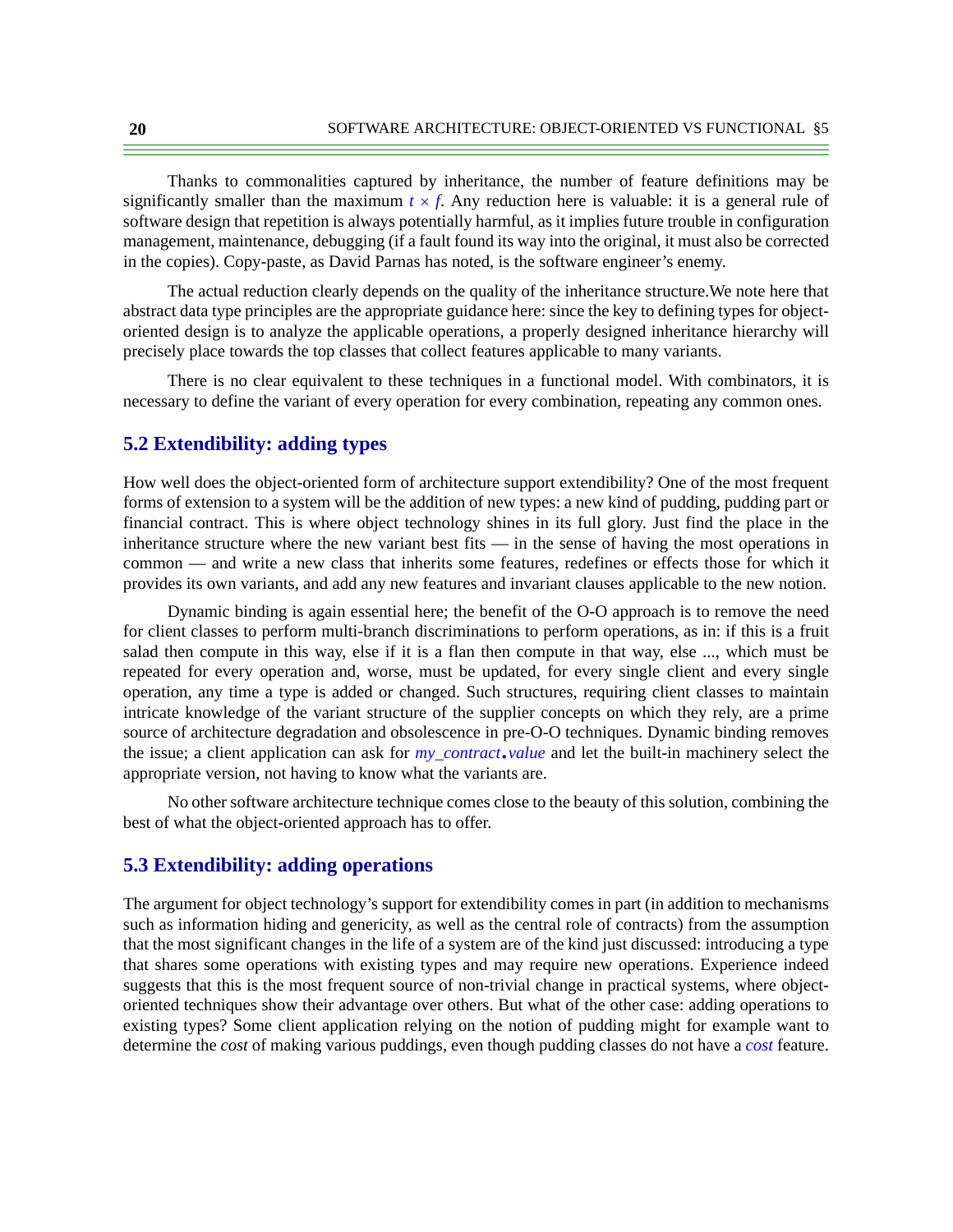Functional programming performs neither better nor worse for the addition of an operation than for the addition of a type: it's a matter of adding 1 to *f* rather than *t*. The object-oriented solution, however, does not enjoy this neutrality. The basic solution is to add a feature at the right level of the hierarchy. But this has two potential drawbacks:

- Because inheritance is a rather strong binding ("is-a") between classes, all existing descendants are affected. In general, adding a feature to a class at a high position in the inheritance structure can be a delicate matter.
- This solution is not even available if the author of the client system is not permitted to modify the original classes, or simply does not have access to their text — a frequent case in practice since these classes may have been grouped into a library, for example a financial contract library. It would make no sense to let authors of every application using the library modify it.

Basic object-oriented techniques (e.g. **[\[10\]](#page-27-0)**) do not suffice here. The standard O-O solution, widely used, is to use the **visitor pattern [\[6\]](#page-27-9)**. The following sketch, although not quite the standard presentation, should suffice to summarize the idea. (It is summarized from **[\[13\]](#page-27-10)**, a first-semester introductory programming textbook — suggesting how fundamental these concepts have become.) The figure lists the actors involved in the pattern.



The pattern turns the pas-de-deux between the application (classes such as *CLIENT*) and the existing types (such as *T\_TARGET* for a particular type *T*, which could be *PUDDING* or *CONTRACT* in our examples) into a ménage-à-trois by introducing a visitor class *F\_VISITOR* for every applicable operation *F*, for example *COST\_VISITOR*. Application classes such as *CLIENT* call an operation on the target, passing the appropriate visitor as an argument; for example:

*my\_fruit\_salad*.*accept* (*cost\_visitor*)

The command *accept* (*v*: *VISITOR*) performs the operation by calling on its **argument**  $v$  *cost\_visitor* in this example — a feature such as *FRUIT\_SALAD\_visit*, whose name identifies the target type. This feature is part of the class describing such a target class, here *FRUIT\_SALAD*; it is applied to an object of the corresponding type (here a fruit salad object), which it passes as argument to the *T\_visit* feature; Current is the Eiffel notation for the current object (also known as "this" or "self"). The **target** of the call,  $\nu$  on the figure, identifies the operation by using an object of the corresponding visitor type, such as *COST\_VISITOR*.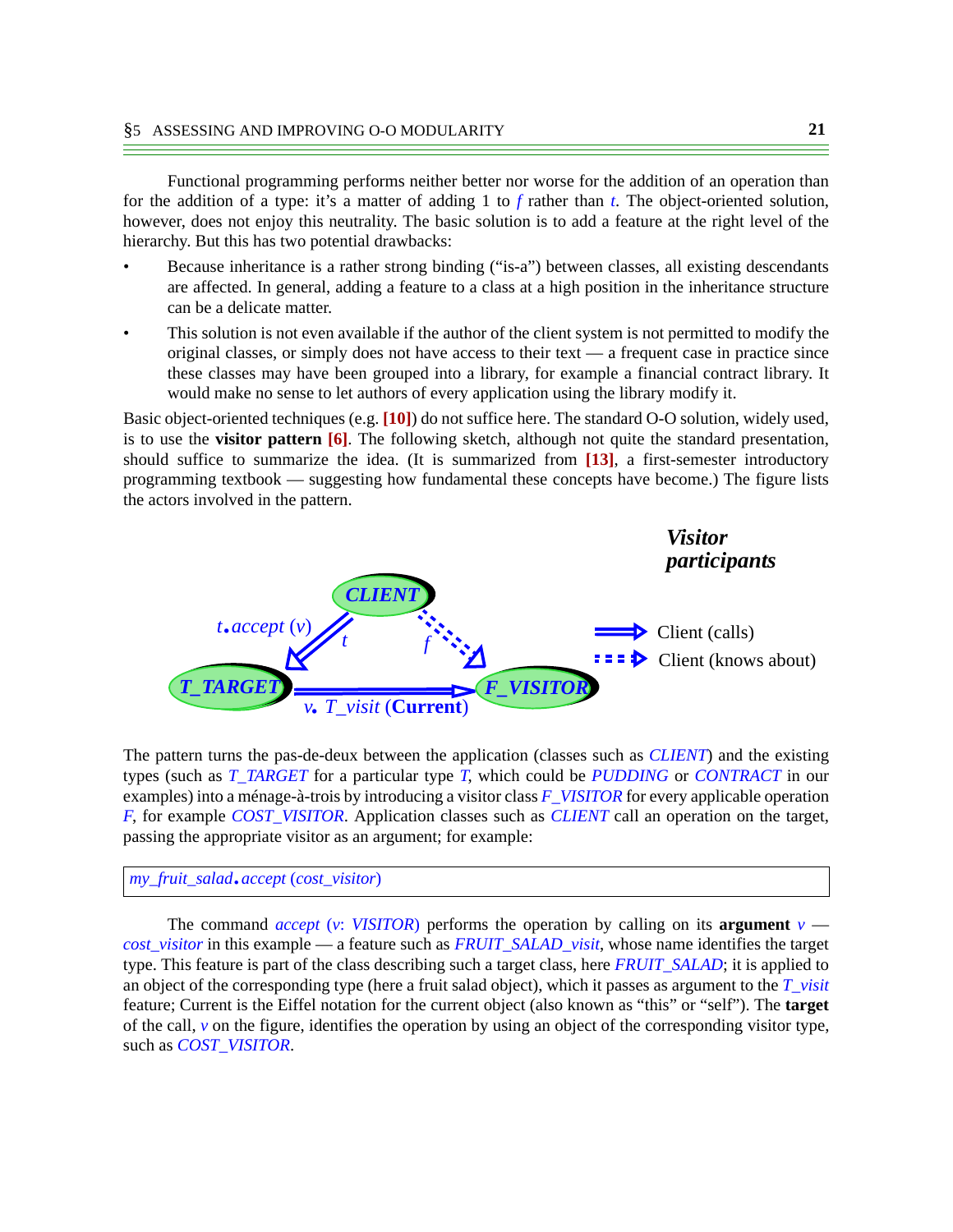The key question in software architecture when assessing extendibility is always distribution of knowledge; a method can only achieve extendibility by limiting the amount of knowledge that modules must possess about each other (so that one can add or change modules with minimum impact on the existing structure). To understand the delicate choreography of the visitor pattern it is useful to see what each actor needs and does not need to know:

- The target class knows about a specific type, and also (since for example *FRUIT\_SALAD* inherits from *COMPOSITE\_PUDDING* and *COMPOSITE\_PUDDING* from *PUDDING*) its context in a type hierarchy. It does **not** know about new operations requested from the outside, such as obtaining the cost of making a pudding.
- The visitor class knows all about a certain operation, such as *cost*, and provides the appropriate variants for a range of relevant types, denoting the corresponding objects through arguments: this is where we will find routines such as *fruit\_salad\_cost*, *flan\_cost*, *tart\_cost* and such.
- The client class needs to apply a given operation to objects of specified types, so it must know these types (only their existence, not their other properties) and the operation (only its existence and applicability to the given types, not the specific algorithms in each case).

Some of the needed operations, such as *accept* and the *T\_visit* features, must come from ancestors. Here is the overall diagram showing inheritance (*FRUIT\_SALAD* abbreviated to *SALAD*):

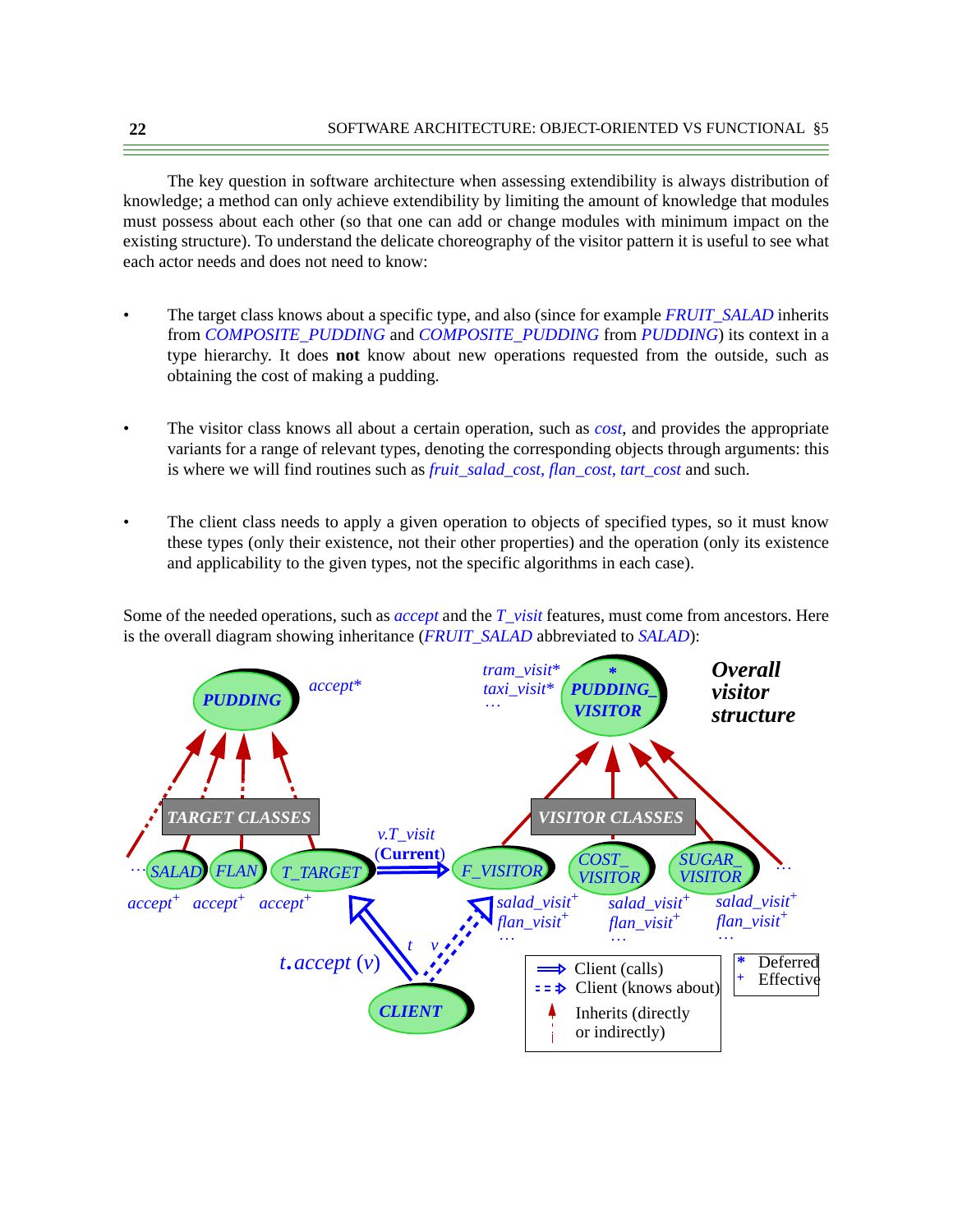Such an architecture is commonly used to provide new operations on an existing structure with many inheritance variants, without having to change that structure for every such operation. A common application is in language processing — for compilers and other tools in an Interactive Development Environment — where the underlying structure is an Abstract Syntax Tree (AST): it would be disastrous to have to update the AST class each time a new tool needs, for its own purposes, to perform a traversal operation on the tree, applying to each node an operation of the tool's choosing. (This is known as "visiting" the nodes, explaining the "visitor" terminology and the *T\_visit* feature names.)

For all this to work, the clients must be able to perform  $t$ . *accept*  $(v)$  on any  $t$  of any target type. This assumes that all target types descend from a common class — here *PUDDING* — where the feature accept will have to be declared, in deferred form. This is a delicate requirement since the goal of the whole exercise was precisely to avoid modify existing target classes. Designers using the Visitor pattern generally consider the requirement to be acceptable as it implies ensuring that the classes of interest have a common ancestor — which is often the case already if they represent variants of a common concept, such as *PUDDING* or *CONTRACT* — and adding just **one** deferred feature, *accept*, to that ancestor.

The visitor pattern is widely used. The reader is the judge of how "beautiful" it is. In our view it is not the last word. Criticisms include:

- The need for a common ancestor with a special accept feature, in domain-specific classes that should not have to be encumbered with such concepts irrelevant to their application domain, whether puddings, financial contracts or anything else.
- More worryingly, the class explosion, with numerous miniature *F\_VISITOR* classes embodying a very specific kind of knowledge (a special operation on a set of special types). For the overall software architecture this is just pollution.

Depollution requires adding a major new concept to the basic object-oriented framework: agents.

# **6 AGENTS: WRAPPING OPERATIONS INTO OBJECTS**

The basic ideas of agents (added to the basic object-oriented framework of Eiffel in 1997, see also C# "delegates") can be expressed in words familiar in the functional programming literature: we treat operations (functions in functional programming, features in object-oriented programming) as "*firstclass citizens*". In the O-O context the only first-class citizens are, at run time, objects, corresponding in the static structure to classes.

#### **6.1 The agent mechanism**

An agent is an object representing a feature of a certain class, ready to be called. A feature call  $x \cdot f(u, ...)$ is entirely defined by the feature name f, the target object denoted by x, and the arguments  $u$ , ...; an agent expression specifies *f*, and may specify none, some or all of the target and arguments, said to be **closed**. Any others, not provided in the agent's definition, are **open**. The expression denotes an object; the object represents the feature with the closed arguments set to the given values. One of the operations that can be performed on the agent object is *call*, representing a call to *f*; if the agent has any open arguments, the corresponding values must be passed as arguments to *call* (for the closed arguments, the values used are those specified in the agent's definition).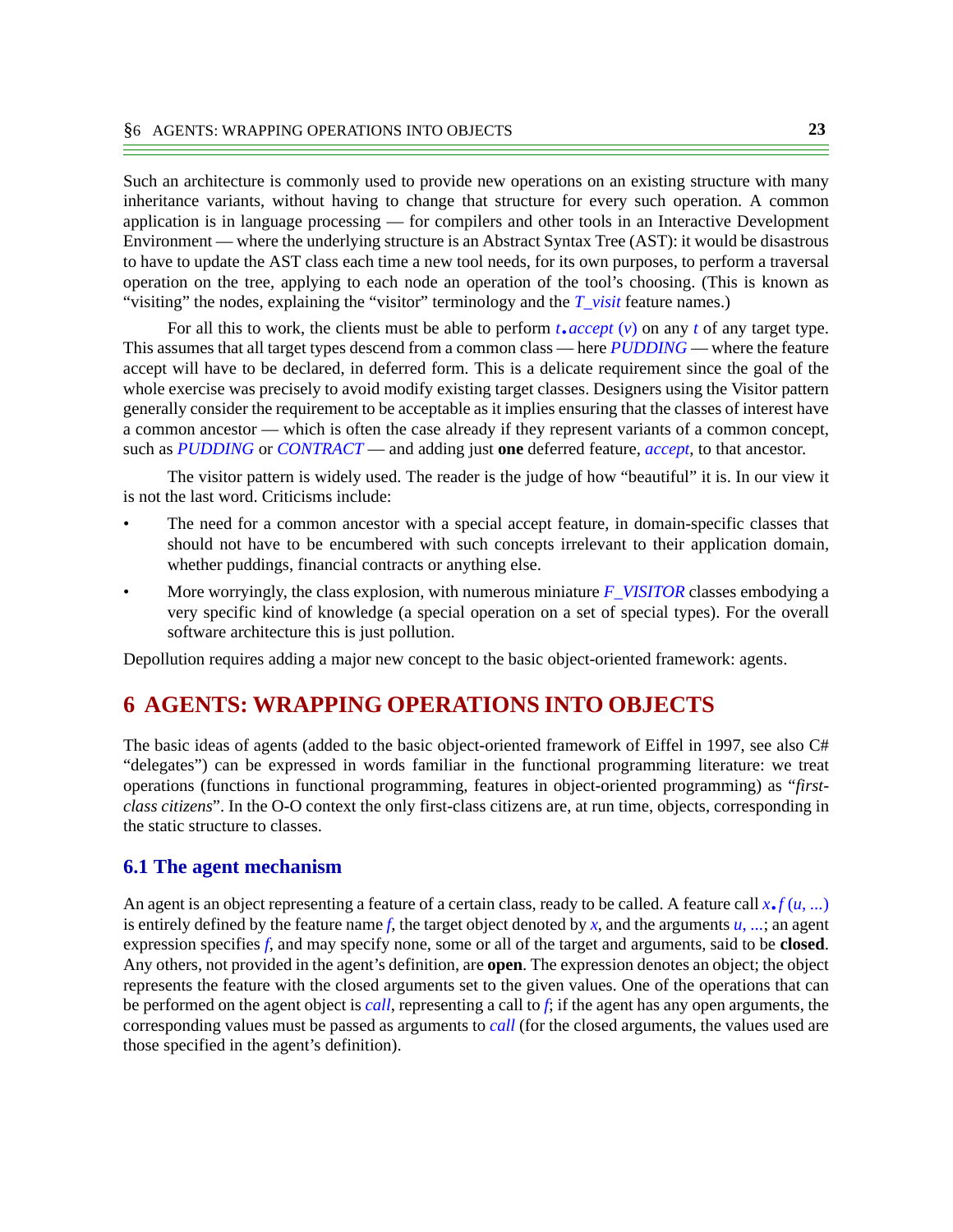The simplest example of agent expression is **agent** *f*. Here all the arguments are open but the target is closed. So if *a* is this agent expression (as a result of the assignment  $a := \text{agent } f$ , or of a call  $p$  (agent  $f$ ) where the formal argument of *p* is *a*), *a*.*call* ([*u*, *v*]) has the same effect as  $x \cdot f(u, v)$ . The difference is of course that  $f(u, v)$  directly names the feature (although dynamic binding means it could be a variant of a known feature), whereas in the form with agents *a* is just a name, which may have been obtained from another program unit; so at this point of the program nothing is known about the feature except for its signature and possibly its contract. Because *call* is a general-purpose library routine it needs a single kind of argument; the solution is to use a *tuple*, here the two-element tuple  $[u, v]$ . In this form, **agent** *f*, the target is closed (it is the current object) and both arguments are open.

A variant is **agent** *x*.*f*; here too the arguments are open and the target is closed: that target is *<sup>x</sup>* rather than the current object. To make the target open, use **agent**  ${T}$ . *f* where *T* is the type of *x*; then a call needs a three-argument tuple:  $a$ .*call* ([ $x$ ,  $u$ ,  $v$ ]). To keep some arguments open, you can use the same notation, as in **agent**  $x \cdot f$  ({ $U$ },  $v$ ) (typical call *a*,*call* ([*u*]), but since the type *U* of *u* is clear from the context you do not need to specify it explicitly; a question mark suffices, as in **agent**  $x \cdot f(?, v)$ . This also indicates that the original forms with all arguments open, **agent** *f* and **agent** *x*.*f*, are abbreviations for **agent**  $f(?, ?)$  and **agent**  $x \cdot f(?, ?)$ .

The *call* mechanism applies dynamic binding: the version of *f* to be applied will, as in non-agent call, depend on the dynamic type of the target.

If *f* represents a query rather than a command, you can get from the corresponding agent the result of a call to *f* by using *item* instead of *call*, as in *a*.*item* ([*x*, *u*, *v*]) (which performs a call and has the value of its result); or you can call and then access *a*.*last\_result* which, in accordance with the Command-Query Separation principle, will return the same value, with no further *call*, in successive invocations.

For more advanced uses, rather than basing an agent on an existing feature *f*, it is also possible to write agents in-line, as in *editor\_window*.*set\_mouse\_enter\_action* (**agent do** *text*.*highlight* **end**), illustrating a typical use for graphical user interfaces; this is the basic style for event-driven programming in EiffelVision library **[\[8\]](#page-27-4)**. Inline agents provide the same mechanism as lambda expressions in functional languages: to write operations and make them directly available to the software as values to be manipulated like any other "first-class citizens".

More generally, agents enable the object-oriented framework to define higher-level functionals just as in functional languages, with the same power of expression.

#### **6.2 Scope of agents**

Agents have turned out to be an essential and natural complement to the basic object-oriented mechanisms. They are widely used in particular for:

- Iteration: applying a variable operation, naturally represented as an agent, to all elements in a container structure.
- GUI programming as just noted.
- Mathematical computations, as in the example of integrating a certain function, represented by an agent, over a certain interval.
- Reflection, where an agent provides properties of features (not just the ability to call them through *call* and *item*) and, beyond them, classes.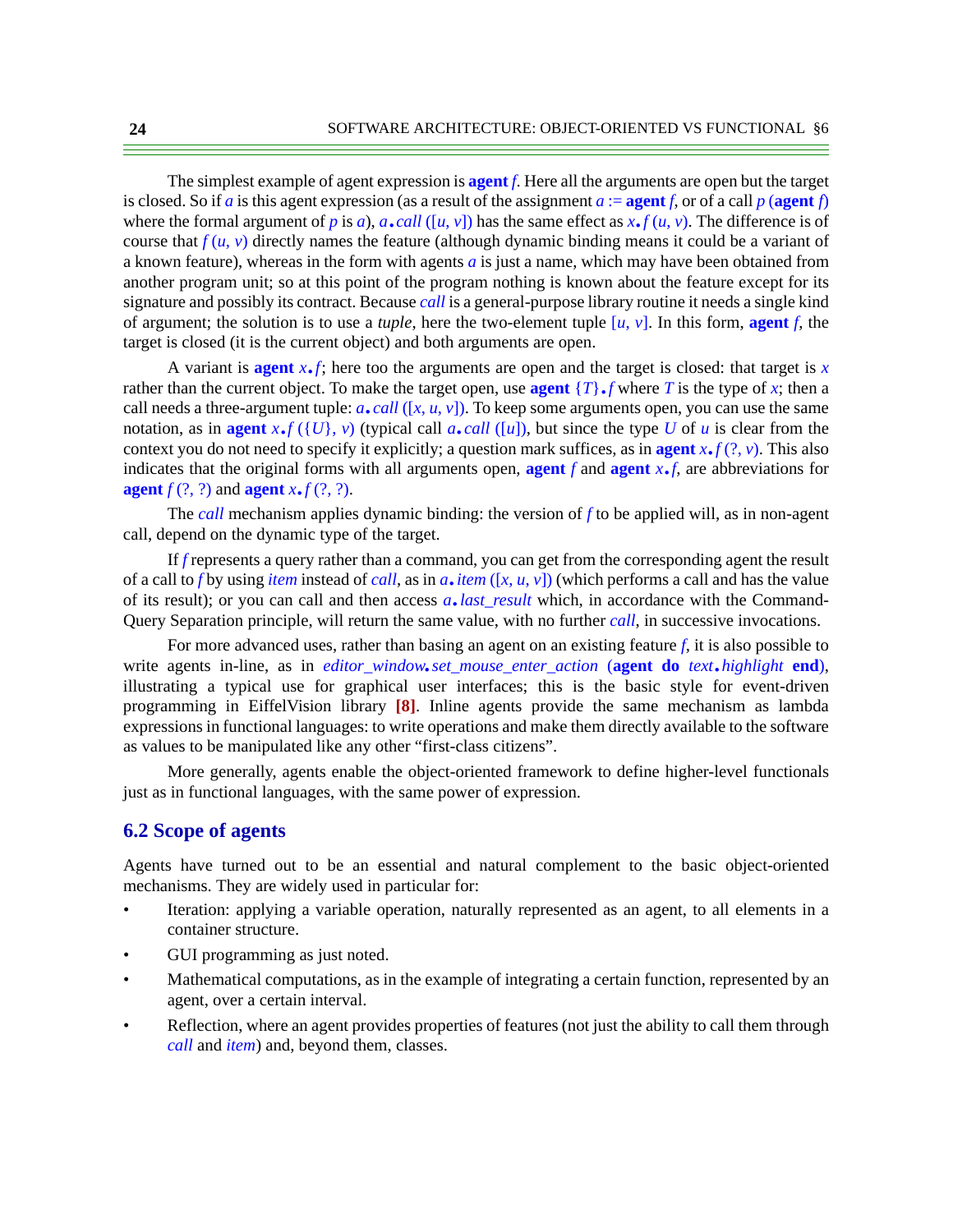Agents have proved essential to our investigation of how to replace design patterns by reusable components **[\[1\]](#page-26-0) [\[2\]](#page-26-1) [\[11\]](#page-27-11) [\[12\]](#page-27-12)**. The incentive is that while the designer of any application needing a pattern must learn it in detail — including architecture and implementation — and build it from scratch into the application, a reusable component can be used directly through its API. Success stories include the Observer design pattern **[\[11\]](#page-27-11) [\[13\]](#page-27-10)**, which no one having seen the agent-based solution will ever be tempted to use again, Factory **[\[2\]](#page-26-1)**, and Visitor as discussed next.

#### **6.3 An agent-based library to make the visitor pattern unnecessary**

The agent mechanism allows a much better solution to the problem addressed somewhat clumsily by the Visitor pattern: adding operations to existing types, without changing the supporting classes. The solution is detailed in **[\[12\]](#page-27-12)** and available through an open-source library available on the download site of the ETH Chair of Software Engineering **[\[5\]](#page-27-13)**.

The resulting client interface is particularly simple. No change is necessary to the target classes (*PUDDING*, *CONTRACT* and such): no more *accept* feature. One can reuse the classes exactly as they are, and accept their successive versions: no more explosion of visitor classes, but a single *VISITOR* library class, with only two features to learn for basic usage, *register* and *visit*. The client designer need not understand the internals of that class or worry about implementing the visitor pattern, but only to apply the basic scheme for using the API:

- 1 Declare a variable representing a visitor object, specifying the top target type through the generic parameter of *VISITOR*, and create the corresponding object: *pudding\_visitor*: *VISITOR* [*PUDDING*] **create** *pudding\_visitor*
- 2 For each operation to be executed on objects of a specific type in the target structure, register the corresponding agent with the visitor:

*pudding\_visitor*.*register* (**agent** *fruit\_salad\_cost*)

3 • To perform the operation on a particular object — typically as part of a traversal — simply use the feature *visit* from the library class *VISITOR*, as in *pudding\_visitor*.*visit* (*my\_pudding*)

That is all there is to the interface: a single visitor object, registration of applicable operations, and a single visit operation. Three properties explain this simplicity:

- The operations to be applied, such as *fruit\_salad\_cost*, would have to be written regardless of the architecture choice. Often they will already be available as routines, making the notation **agent** *fruit\_salad\_cost* possible; if not — especially if they are very simple operations — the client can avoid introducing a routine by using inline agents.
- It seems strange at first that a single *VISITOR* class, with a single *register* routine to add a visitor, should suffice. In the Visitor pattern solution the calls *t*.*accept* (*v*), the target *t* identified the target type (a particular kind of pudding); but here *register* does not specify any such information. How can the mechanism find the right operation variant to apply (cost of a fruit salad, cost of a flan)? The answer is a consequence of the reflective properties of the agent mechanism: an agent object embodies all the information about the associated feature, including its signature. So **agent** *fruit\_salad\_cost* includes the information that this is a routine applicable to fruit salads (from the signature *fruit\_salad\_cost* (*fs*: *FRUIT\_SALAD*), also available, in the case of an inline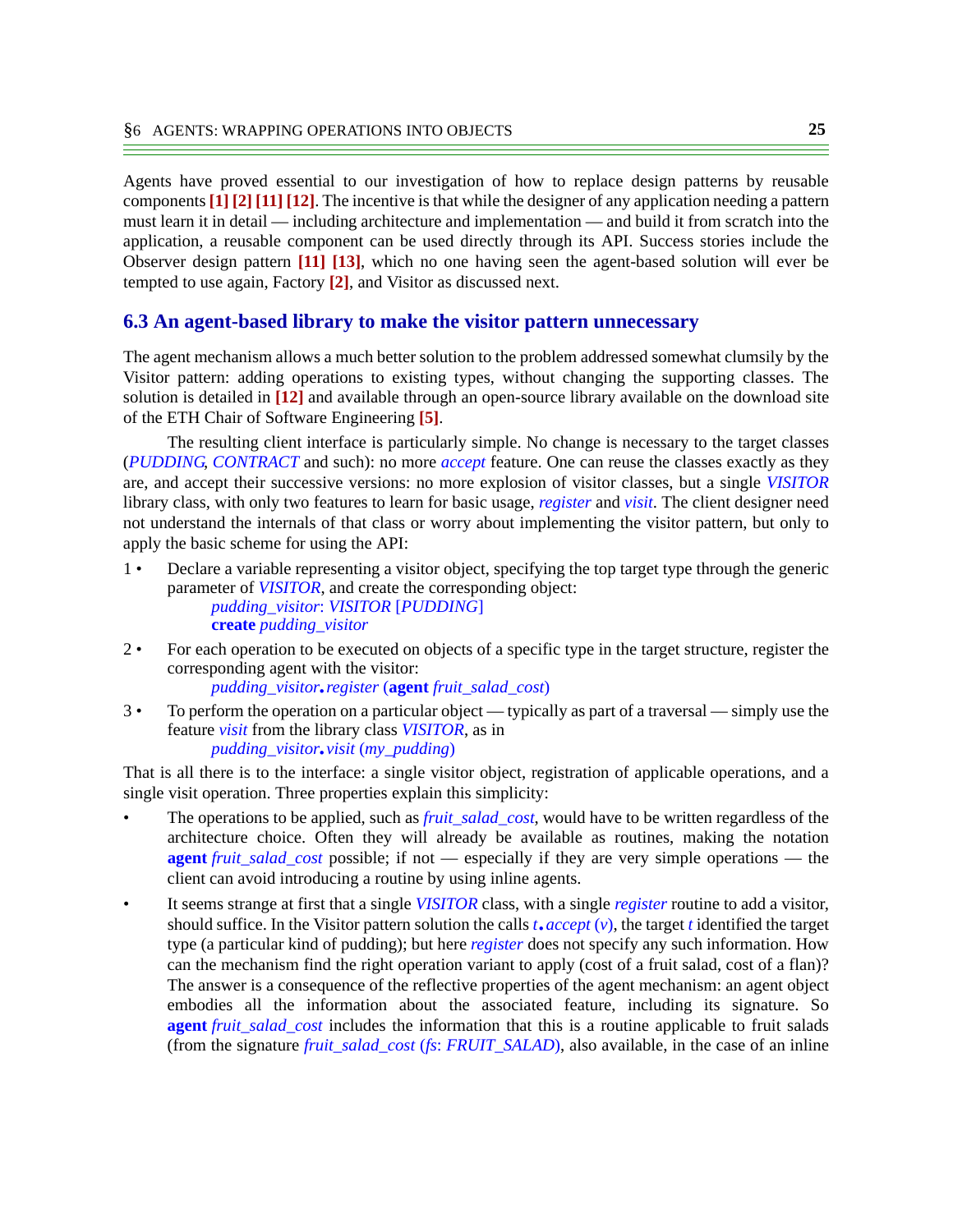agent, from its text). This makes it possible to organize the internal data structures of *VISITOR* so that in a visiting call, such as *pudding\_visitor*.*visit* (*my\_pudding*), the routine *visit* will find the right routine or routines to apply based on the dynamic type of the target, here *pudding\_visitor*: *VISITOR* [P] for a specific pudding type  $P$  — also matching, as enforced statically by the type system, the type of the object dynamically associated with the argument, here the polymorphic *my\_pudding*.

• This technique also enjoys the reuse benefits of inheritance and dynamic binding: if a routine is registered for a general pudding type (say *COMPOSITE\_PUDDING*) and no other has been registered for a more specific type (for example the cost might be computed in the same way for all composite puddings), *visit* uses the best match.

The mechanism as described provides the complement to traditional O-O mechanism. When the problem is to add types providing variants of existing operations, inheritance and dynamic binding work like a charm. For the dual problem of adding operations to existing types without modifying these types, the solution described here will apply.

Applying the previous modularity criterion of distribution of knowledge — who must know what? — we see that in this approach:

- Target classes only know about fundamental operations, such as *sugar\_content*, characterizing the corresponding types.
- An application needs only to know the interface of the target classes it uses, and the two essential features, *register* and *visit*, of the *VISITOR* library class. If it needs new operations on the target types, not foreseen in the design of the target classes, such as *cost* in our example, it need only provide the operation variants that it needs for the target types of interest, with the understanding that in the absence of overriding registration the more general operations will be used for more specific types.
- The library class *VISITOR* does not know anything about specific target types or specific applications.

It seems impossible to go any further in minimizing the amount of knowledge required of the various parts of the system. The only question that remains open, in our opinion, is whether such a fundamental mechanism should remain available through a library or should somehow yield a language construct.

## **6.4 Assessment**

The introduction of agents originally raised the concern that they might cause redundancy and hence confusion by offering alternative solutions in cases also amenable to standard O-O mechanisms. (Such concerns are particularly strong in Eiffel, whose language design follows the principle of providing "one good way to do anything".) This has not happened: agents found right away their proper place in the object-oriented arsenal; designers have no trouble deciding when they are applicable and when not.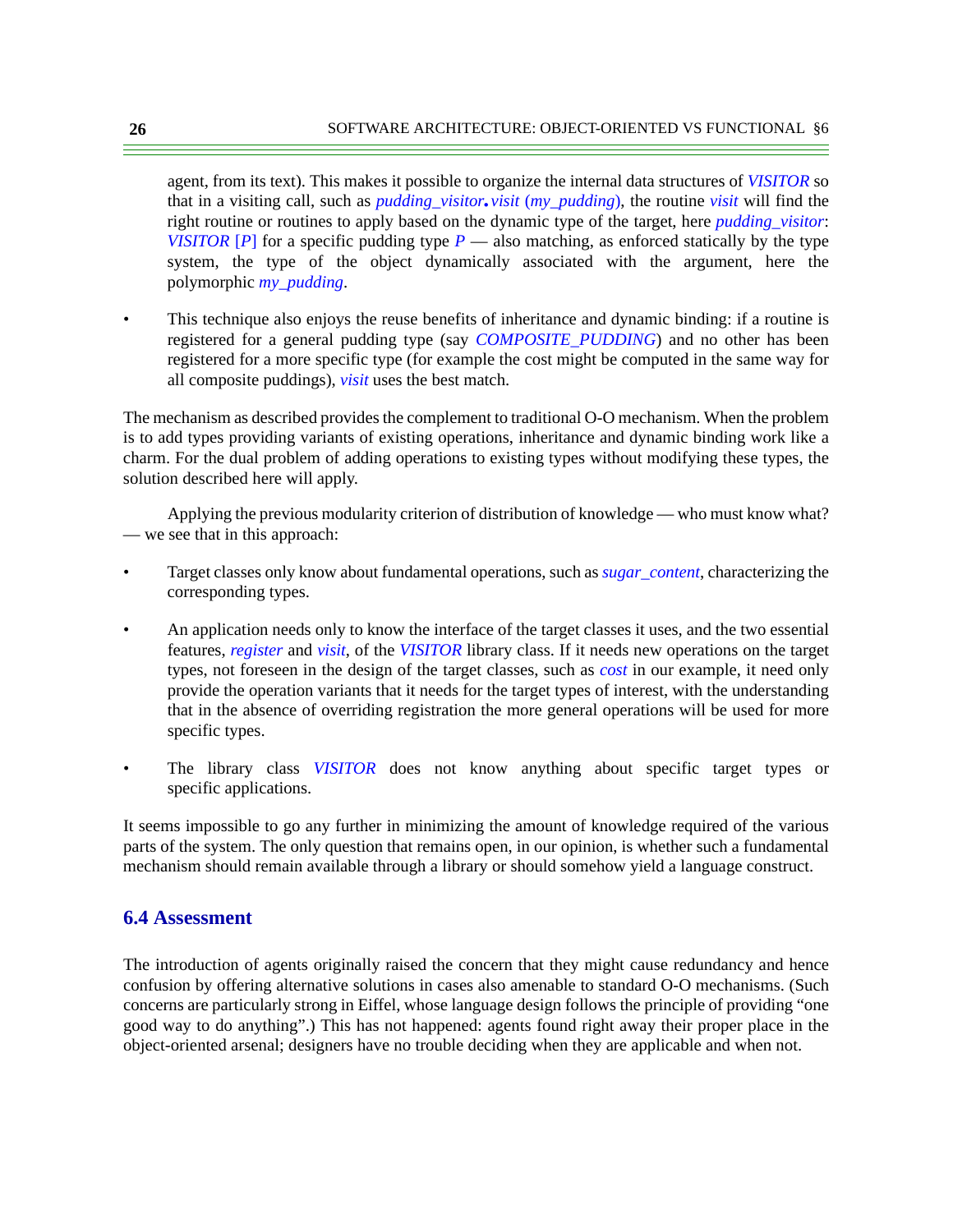In practice, all non-trivial uses of agents — in particular the cited pattern replacements — also rely on genericity, inheritance, polymorphism, dynamic binding and other advanced O-O mechanisms. This reinforces the conviction that the mechanism is a necessary component of successful object technology. (For a differing opinion, see the Sun white paper explaining why Java does not need an agent- or delegate-like facility **[\[18\]](#page-27-14)**. It shows how to emulate the mechanism using Java's "inner classes". Although interesting and well-argued, it mostly succeeds, in our view, at demonstrating the contrary of its thesis. Inner classes do manage to do the job, but one can readily see, as in the elimination of the Visitor pattern with its proliferation of puny classes, the improvement in simplicity, elegance and modularity brought by an agent-based solution.)

Agents, it was noted above, allow object-oriented design to provide the expressive power of functional programming through a general mechanism for defining higher-order functionals (operations that can use operations — themselves recursively enjoying the same property — as their inputs and outputs). Even lambda expressions find their counterpart in inline agents. These mechanisms were openly influenced by functional programming and should in principle attract the enthusiasm of its proponents, although one fears that some will view this debt acknowledgment as an homage that vice pays to virtue **[\[16\]](#page-27-15)**.

Setting aside issues of syntax, the only major difference is that agents can wrap not only pure functions (queries without side effects) but commands. Ensuring full purity does not, however, seem particularly relevant to discussions of architecture, at least as long as we enforce the command-query separation principle, retaining the principal practical benefit of purity — referential transparency of expressions — without forcing a stateful world into the artificial stranglehold of stateless models.

Agents bring the final touch to object technology's contribution to modularity, but they are only one of its elements, together with those sketched in this discussion, and a few more. The combination of these elements, going beyond what the functional approach can offer, makes object-oriented design the best available approach to ensure beautiful architecture.

#### **References**

I am grateful to several people who made important comments on drafts of this contribution; obviously, acknowledgment implies no hint of endorsement (as is obvious in the case of the functional programming grandees who were kind enough to share constructive reactions without, I fear, being entirely swayed yet by my argument). Particular relevant were observations by Simon Peyton-Jones, Erik Meijer and Gloria Müller.

#### **References**

Design by Contract is a trademark of Eiffel Software.

<span id="page-26-0"></span>[1] Karine Arnout: *From Patterns to Components*, PhD thesis, ETH Zurich, 2004, available at [se.inf.ethz.ch/people/arnout/patterns/.](http://se.inf.ethz.ch/people/arnout/patterns/)

<span id="page-26-1"></span>[2] Karine Arnout and Bertrand Meyer: *Pattern Componentization: the Factory Example*, in *Innovations in Systems and Software Technology (a NASA Journal)* (Springer-Verlag), 2006. Available at [www.springerlink.com/content/am08351v30460827/.](http://www.springerlink.com/content/am08351v30460827/)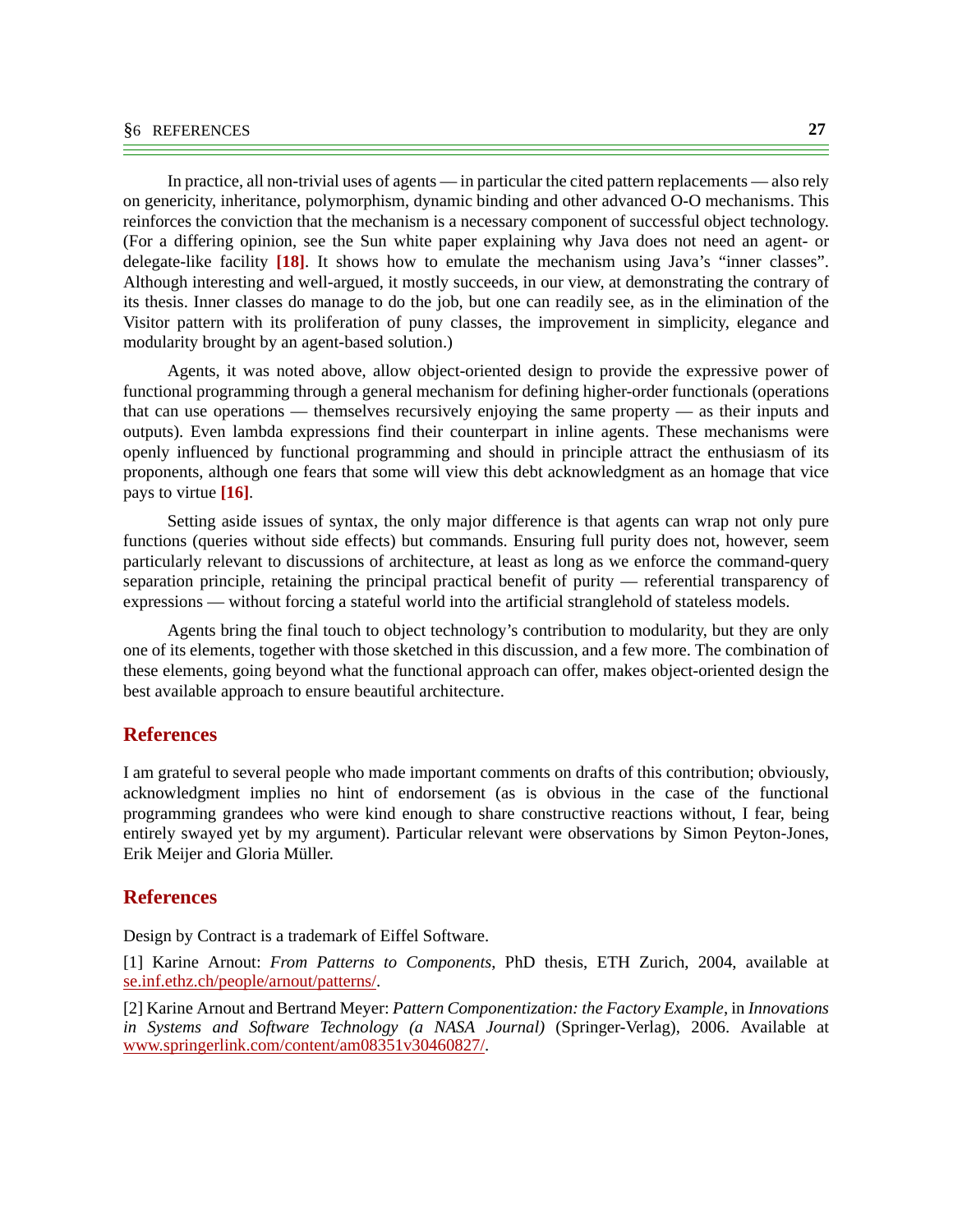<span id="page-27-2"></span>[3] Jean-Marc Eber ("based on join theoretical work [with] Simon Peyton Jones and Pierre Weis"): *Compositional Description, Valuation, and Management of Financial Contracts: The MLFi Language*, presentation available at [www.lexifi.com/Downloads/MLFiPresentation.ppt](http://www.lexifi.com/Downloads/MLFiPresentation.ppt), apparently 2001.

<span id="page-27-8"></span>[4] ECMA International/International Standards Organization: *Eiffel: Analysis, Design and Programming Language*; International Standard ECMA-367 and ISO/IEC 25436:2006, 2005/2006, available at [www.ecma-international.org/publications/standards/Ecma-367.htm](http://www.ecma-international.org/publications/standards/Ecma-367.htm).

<span id="page-27-13"></span>[5] ETH Zurich, Chair of Software Engineering, at [se.ethz.ch](http://se.ethz.ch).

<span id="page-27-9"></span>[6] Erich Gamma, Richard Helm, Ralph Johnson and John Vlissides: *Design Patterns*, Addison-Wesley, 1994.

<span id="page-27-3"></span>[7] John Hughes, *Why Functional Programming Matters*, in *Computer Journal*, Vol. 32, no. 2, 1989, pages 98-107 (revision of a 1984 paper), available at [www.cs.chalmers.se/~rjmh/Papers/whyfp.pdf](http://www.cs.chalmers.se/~rjmh/Papers/whyfp.pdf).

<span id="page-27-4"></span>[8] Eiffel Software: EiffelVision documentation, available at [eiffel.com.](http://www.eiffel.com)

[9] Bertrand Meyer: *Eiffel: The Language*, 2nd printing, Prentice Hall, 1992.

<span id="page-27-0"></span>[10] Bertrand Meyer, *Object-Oriented Software Construction, 2nd edition*, Prentice Hall, 1997. See [archive.eiffel.com/doc/oosc/](http://archive.eiffel.com/doc/oosc/).

<span id="page-27-11"></span>[11] Bertrand Meyer: *The Power of Abstraction, Reuse and Simplicity: An Object-Oriented Library for Event-Driven Design*, in *From Object-Orientation to Formal Methods: Essays in Memory of Ole-Johan Dahl*, eds. Olaf Owe, Stein Krogdahl, Tom Lyche, Lecture Notes in Computer Science 2635, Springer-Verlag, 2004, pages 236-271, available at [se.ethz.ch/~meyer/publications/lncs/events.pdf.](http://se.ethz.ch/~meyer/publications/lncs/events.pdf)

<span id="page-27-12"></span>[12] Bertrand Meyer and Karine Arnout: *Componentization: the Visitor Example*, in *Computer* (IEEE), vol. 39, no. 7, July 2006, pages 23-30, available at [se.ethz.ch/~meyer/publications/computer/visitor.pdf](http://se.ethz.ch/~meyer/publications/computer/visitor.pdf).

<span id="page-27-10"></span>[13] Bertrand Meyer: *Touch of Class: An Introduction to Programming Well*, Springer Verlag, 2008, to appear, see [touch.ethz.ch.](http://touch.ethz.ch)

<span id="page-27-1"></span>[14] Simon Peyton Jones, Jean-Marc Eber and Julian Seward: *Composing Contracts: An Adventure in Financial Engineering*, Functional pearl, in *ACM SIGPLAN International Conference on Functional Programming* (ICFP'00), Montreal, Canada, September 2000. ACM Press, pages 280-292. Available at [citeseer.ist.psu.edu/jones00composing.html](http://citeseer.ist.psu.edu/jones00composing.html).

<span id="page-27-6"></span>[15] Simon Peyton-Jones and Philip Wadler: *Imperative Functional Programming*, in *Twentieth Annual ACM SIGPLAN-SIGACT Symposium on Principles of Programming Languages*, Charleston, South Carolina, 1993, pages 71-84, available at [citeseer.ist.psu.edu/peytonjones93imperative.html.](citeseer.ist.psu.edu/peytonjones93imperative.html)

<span id="page-27-15"></span>[16] François de la Rochefoucauld, *Réflexions ou sentences et maximes morales*, 1665.

<span id="page-27-5"></span>[17] Sam Steingold, OCaml critique at www.podval.org/~sds/ocaml-sucks.html. (Citation slightly abridged. Inclusion of the citation does not imply endorsement of other criticism on that page.)

<span id="page-27-14"></span>[18] Sun Microsystems: *About Microsoft's "Delegates"*, White Paper by the Java Language Team at JavaSoft, originally 1997, available at [java.sun.com/docs/white/delegates.html](http://java.sun.com/docs/white/delegates.html).

<span id="page-27-7"></span>[19] Philip Wadler: *Monads for Functional Programming*, eds. J. Jeuring and E. Meijer, in *Advanced Functional Programming*, Lecture Notes in Computer Science 925, Springer-Verlag, 1995. Available at [homepages.inf.ed.ac.uk/wadler/papers/marktoberdorf/baastad.pdf.](homepages.inf.ed.ac.uk/wadler/papers/marktoberdorf/baastad.pdf)